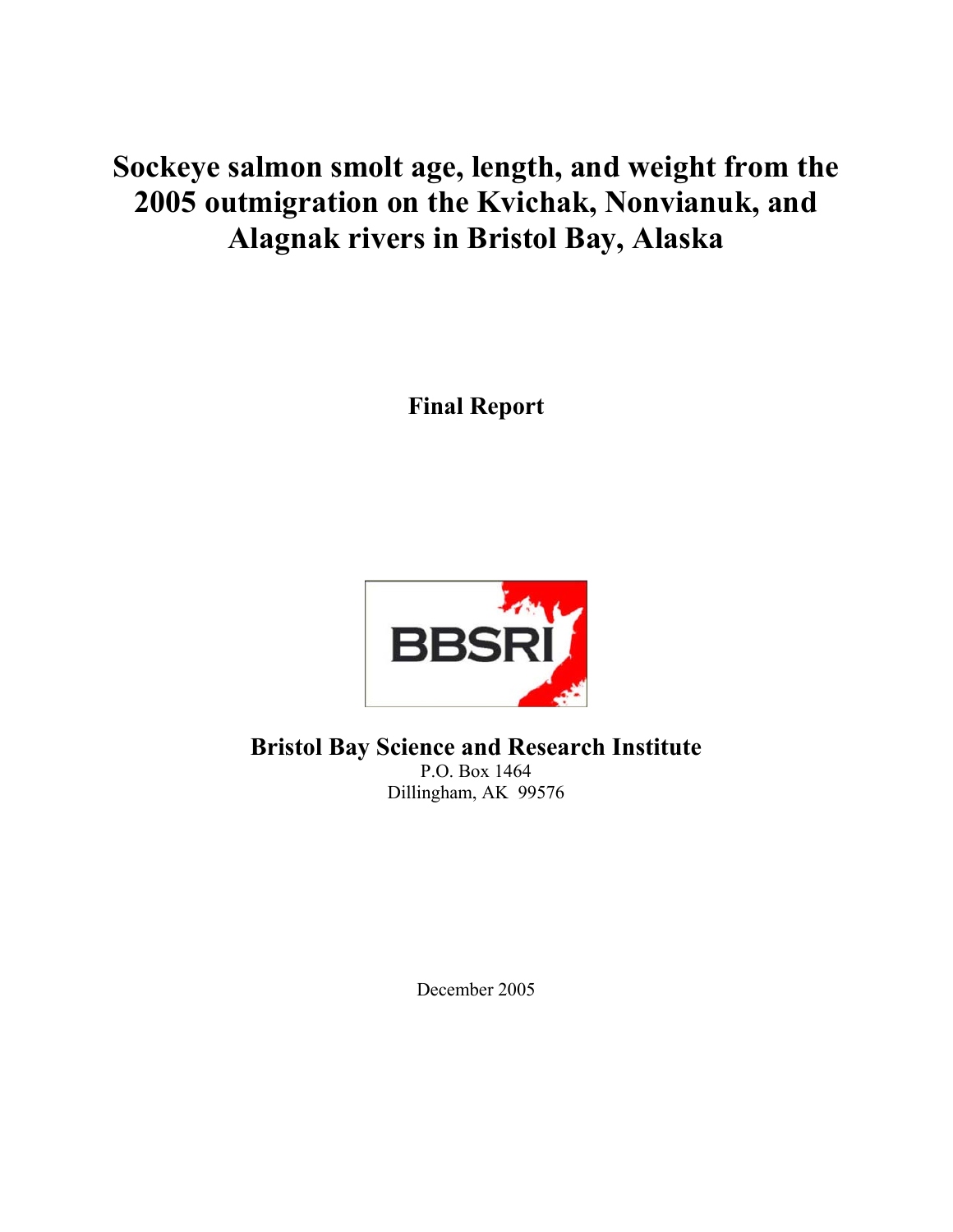## **Sockeye salmon smolt age, length and weight from the 2005 outmigration on the Kvichak, Nonvianuk, and Alagnak rivers in Bristol Bay, Alaska**

*Prepared by* 

Greg Buck<sup>1</sup>

Bristol Bay Science and Research Institute P.O. Box 1464 Dillingham, Alaska, 99576

December 28, 2005

Suggested format for citation:

 $\overline{a}$ 

Buck, G.B. 2005. Sockeye salmon smolt age, length and weight from the 2005 outmigration on the Kvichak, Nonvianuk, and Alagnak rivers in Bristol Bay, Alaska. Unpublished report prepared by the Bristol Bay Science and Research Institute, Dillingham, Alaska, 99576 19 p. + appendices.

<sup>&</sup>lt;sup>1</sup> LGL Alaska Research Associates, Inc., 1101 E. 76<sup>th</sup> St., Suite B, Anchorage, AK 99518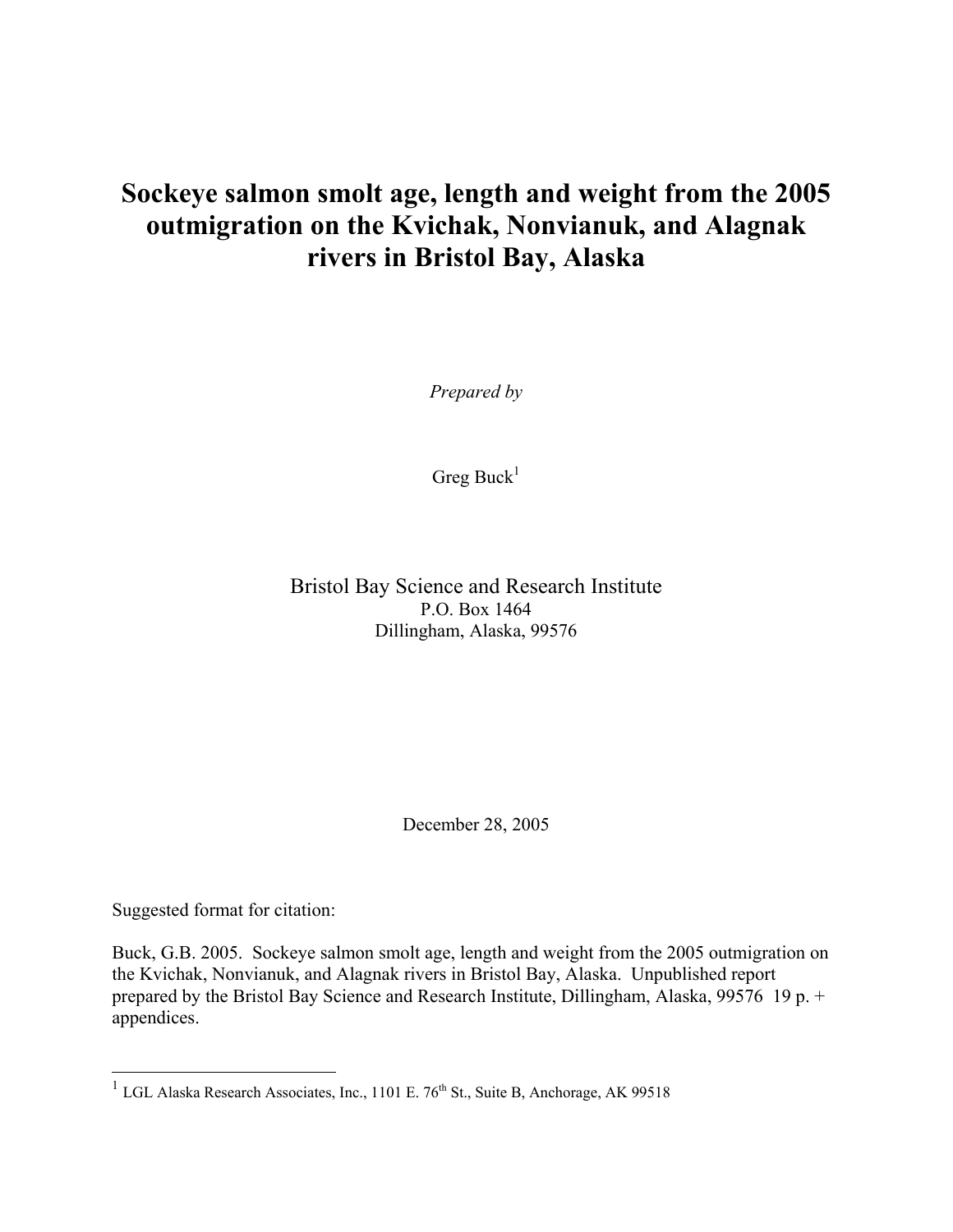## **EXECUTIVE SUMMARY**

The 2005 sockeye salmon smolt migration was sampled in the Kvichak, Alagnak and Nonvianuk rivers in Bristol Bay, Alaska. The study objectives were to: 1) describe the timing and diel patterns of the smolt migration 2) provide a relative index of abundance, 3) collect age, weight and length data and, 4) record hydrologic and climate data during the smolt outmigration period. Sampling was conducted with a fyke net having a  $1.2 \text{ m}^2$  opening and  $3.0 \text{ m}$  wings. Sampling on the Kvichak River was conducted on most days between May 18 and June 11. Sampling was conducted daily on the Nonvianuk River between May 24 and June 8 and on the Alagnak River between May 25 and June 8. The Kvichak smolt run peaked on May 21 with a daily catch per unit effort (CPUE, fish/min) of 11.03 while both Alagnak and Nonvianuk rivers peaked on June 3 with CPUE of 0.74 and 28.75 respectively. The smolt sampled in all three rivers were overwhelmingly age-1 (>99%). There were no significant length or weight differences between age-1 smolt in the three rivers. Age-2 fish were only found in the Kvichak and Nonvianuk rivers, and while there was no significant difference in length, the Nonvianuk age-2 smolt were heavier than Kvichak age-2 smolt (p=0.0036). Peak CPUE on the Kvichak was between 2200-0200 hours while peak CPUE on the Nonvianuk was between 0200-0600 hours and 0600-1000 hours was the period of peak CPUE on the Alagnak. Water temperatures taken over the course of the sampling averaged 6.6<sup>0</sup> C, 9.7<sup>0</sup> C and 8.8<sup>0</sup> C on the Alagnak, Nonvianuk, and Kvichak rivers respectively.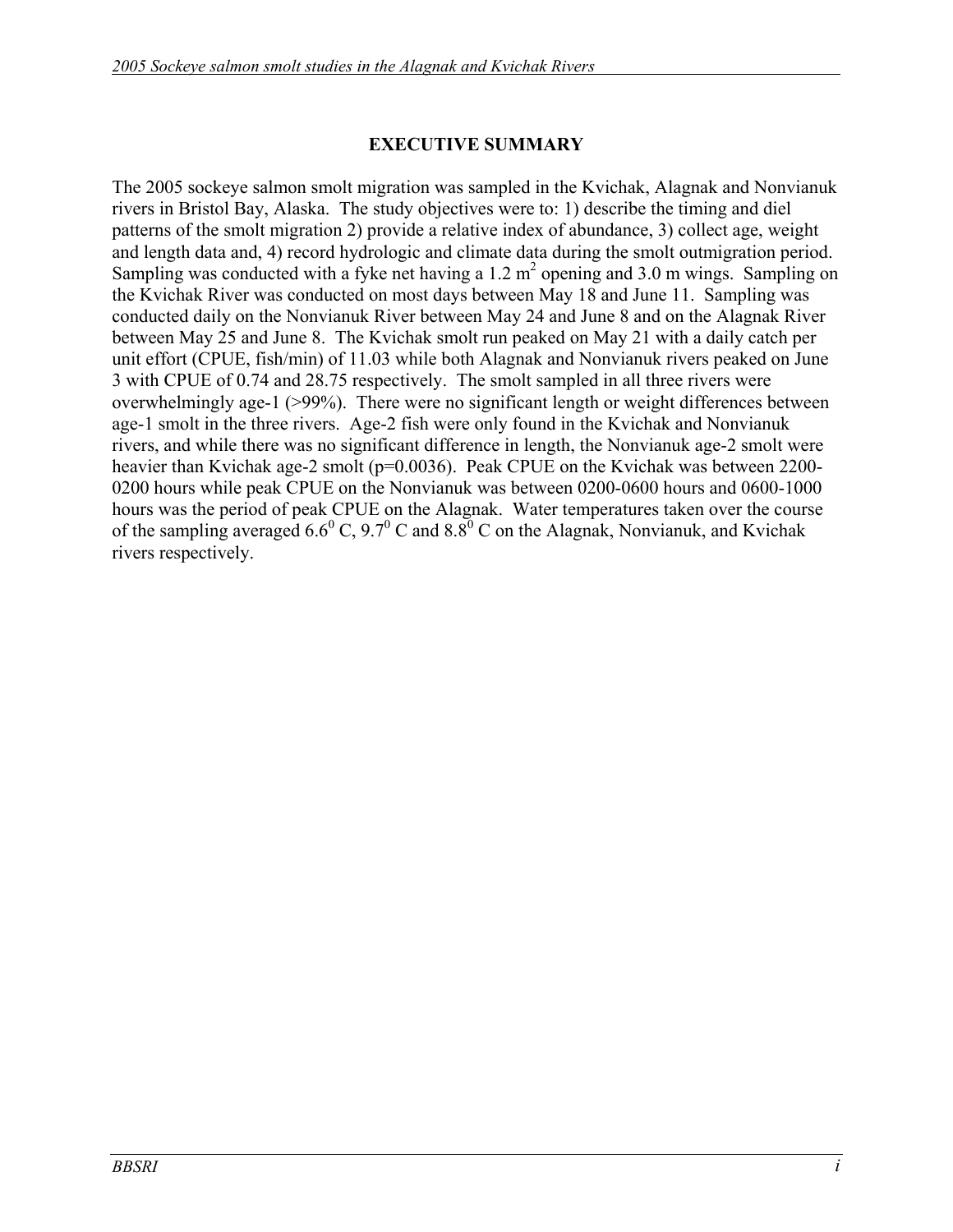## **TABLE OF CONTENTS**

| Appendix A. Lead Fisheries Technicians report: Alagnak and Nonvianuk Rivers 20            |  |
|-------------------------------------------------------------------------------------------|--|
|                                                                                           |  |
|                                                                                           |  |
|                                                                                           |  |
| Appendix E. Fyke-net effort and catch data for individual sampling events on the Alagnak, |  |
|                                                                                           |  |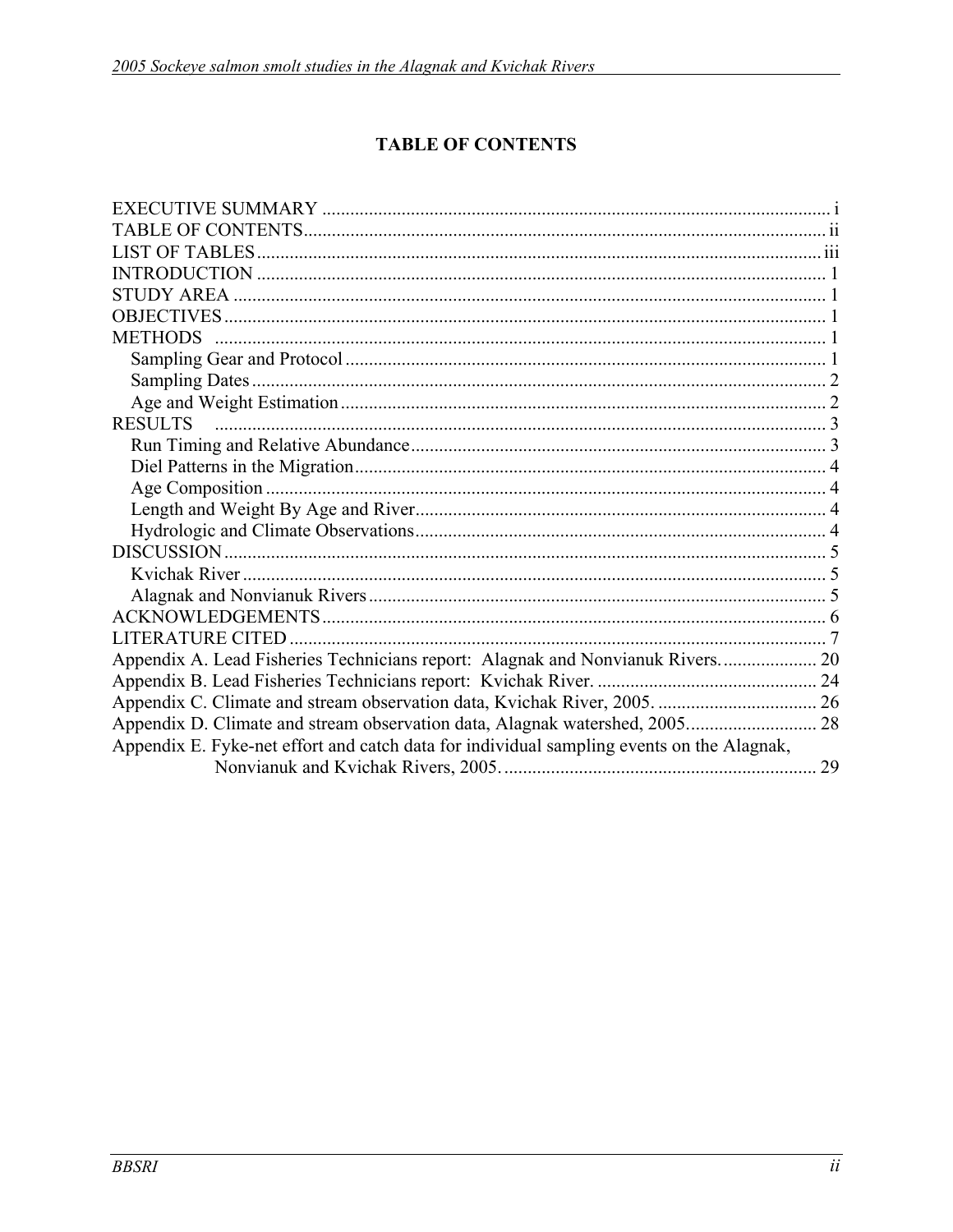## **LIST OF TABLES**

| Table 1. | Total sockeye salmon smolt catch, length frequency (LF), and age, weight and                                                                                         |
|----------|----------------------------------------------------------------------------------------------------------------------------------------------------------------------|
|          |                                                                                                                                                                      |
| Table 2. | Daily sockeye salmon smolt catch, effort, and CPUE (fish/min) by river, 2005 9                                                                                       |
| Table 3. | Cumulative percent of sockeye salmon smolt outmigration on Kvichak River, by<br>year. Historical percent passage based on sonar estimates of fish abundance          |
|          |                                                                                                                                                                      |
| Table 4. | Average daily fyke net CPUE (sockeye salmon smolt/min) observed on the<br>Kvichak River, 1996-2001 and 2005 (Crawford and Cross 1997; Crawford and                   |
|          | Cross 1998; Crawford and Cross 1999; Crawford 2000; Crawford 2001; Crawford<br>and West 2001).<br>-11                                                                |
| Table 5. | The measured (scale analysis), estimated (discriminatory length criteria), and<br>combined age composition of emigrating sockeye salmon smolts by river, 2005.<br>12 |
| Table 6. | Kvichak sockeye salmon smolt age composition (%) from 1994 to 2001 compared<br>12                                                                                    |
| Table 7. | Parameters used to estimate age- and river-specific weights of sockeye salmon<br>smolt based on measured lengths, 2005<br>13                                         |
| Table 8. | Comparison of age-specific average length and weight for 2005 Kvichak sockeye<br>salmon smolt and Kvichak smolt historical (1955-2000) record (Crawford 2001).       |
|          | 13                                                                                                                                                                   |

## **LIST OF FIGURES**

| Figure 1. | Sockeye salmon smolt fyke net sampling locations on the Kvichak (A), Alagnak                                                                                                                                                                              |
|-----------|-----------------------------------------------------------------------------------------------------------------------------------------------------------------------------------------------------------------------------------------------------------|
| Figure 2. | Diagram of fyke net used for sockeye salmon smolt emigration sampling on the                                                                                                                                                                              |
|           |                                                                                                                                                                                                                                                           |
| Figure 3. | Sockeye salmon smolt catch per unit effort (CPUE; fish/min) for the Alagnak,                                                                                                                                                                              |
|           | 16                                                                                                                                                                                                                                                        |
| Figure 4. | Average sockeye salmon smolt CPUE by time period for the Alagnak, Kvichak,<br>and Nonvianuk rivers, 2005. Whiskers reflect one standard deviation. Total                                                                                                  |
|           |                                                                                                                                                                                                                                                           |
| Figure 5. | Length and weight distributions for age-1 sockeye salmon smolt by river, 2005.                                                                                                                                                                            |
|           | The point represents the median value, the box represents the limits of the 1 <sup>st</sup> and                                                                                                                                                           |
|           | $3rd$ quartiles, and the whiskers show the minimum and maximum values 18                                                                                                                                                                                  |
| Figure 6. | Length and weight distributions for age-2 sockeye salmon smolt by river, 2005.<br>Age-2 smolts were not caught in the Alagnak. The point represents the median<br>value, the box represents the limits of the $1st$ and $3rd$ quartiles, and the whiskers |
|           | 19                                                                                                                                                                                                                                                        |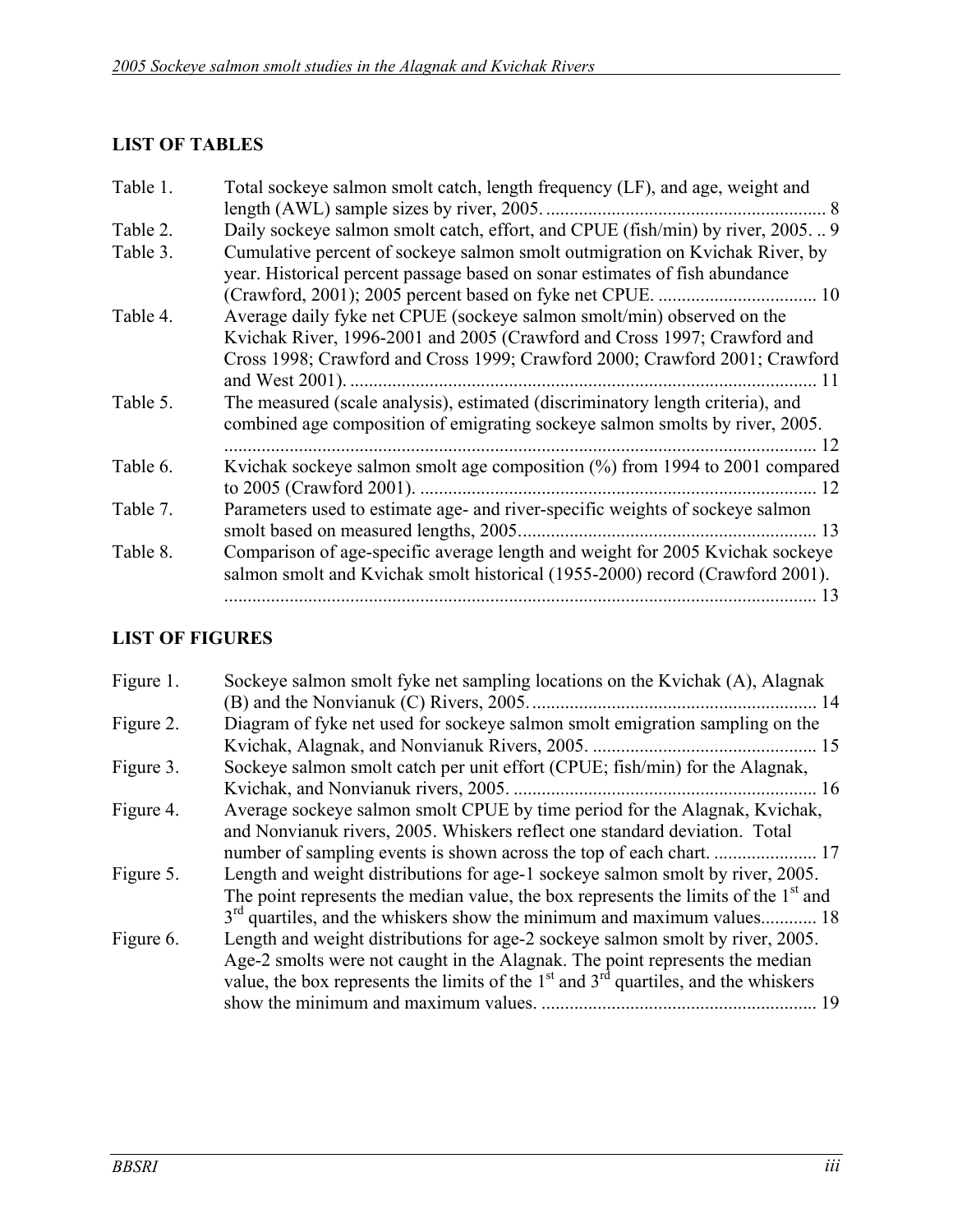## **INTRODUCTION**

In 2005 the Bristol Bay Science and Research Institute (BBSRI) and Alaska Department of Fish and Game (ADF&G) worked cooperatively to sample sockeye salmon smolts on the Kvichak and Alagnak (Branch) rivers. This report documents that effort and the results. The work on the Kvichak River was a scaled-down version of what has been done in recent years (i.e., there was no acoustic program). The work on the Alagnak River was new and was done as part of a series of studies to assess the impacts of record high sockeye salmon escapement in 2003 (3.6 million) and in 2004 (5.4 million). Other work (done by ADF&G) to assess the effects of the large escapement in 2004 included characterizing the distribution of spawning fish within the watershed, pre-spawning mortality, egg retention, changes in nutrient and zooplankton levels, and mean size of rearing juveniles.

## **STUDY AREA**

The sampling location on the Kvichak River was approximately 6 km downstream from Igiugig, a village located at the outlet of Lake Iliamna (Figure 1). The river is a single channel approximately 110 m wide at this location, and is a same sampling site used by ADF&G for smolt sampling. The Alagnak River system was sampled in two locations; one on the Alagnak River and one on the Nonvianuk River (Figure 1). After some initial testing, sites were chosen that were used for the duration of the project. Sampling locations were characterized by a single, fast-flowing channel that was 50-80 m wide.

## **OBJECTIVES**

The purpose of this project was to characterize the size, age, and relative abundance of sockeye salmon smolts on the Alagnak and Kvichak rivers. Specific objectives of the project were to:

- 1. Describe timing and diel patterns of the smolt migration.
- 2. Provide an index of smolt abundance over the migration.
- 3. Collect smolt age, weight, and length data.
- 4. Record hydrologic and climate data that might be relevant to the smolt migration.

## **METHODS**

## **Sampling Gear and Protocol**

Fyke nets were used to sample sockeye smolts (Figure 2). The nets had a 1.2  $m^2$  opening and 3.0 m wings that extended beyond the opening to direct smolts towards the net; the net tapered down to a 0.5 m diameter detachable cod end where captured fish were collected. The detachable zippered cod ends were set and retrieved from a skiff. The nets were placed in areas with a smooth bottom (small gravel or sand), which allowed for proper anchoring and stability. Fyke nets were set at water depths near 1.2 m so the cod end could be retrieved. Sampling on the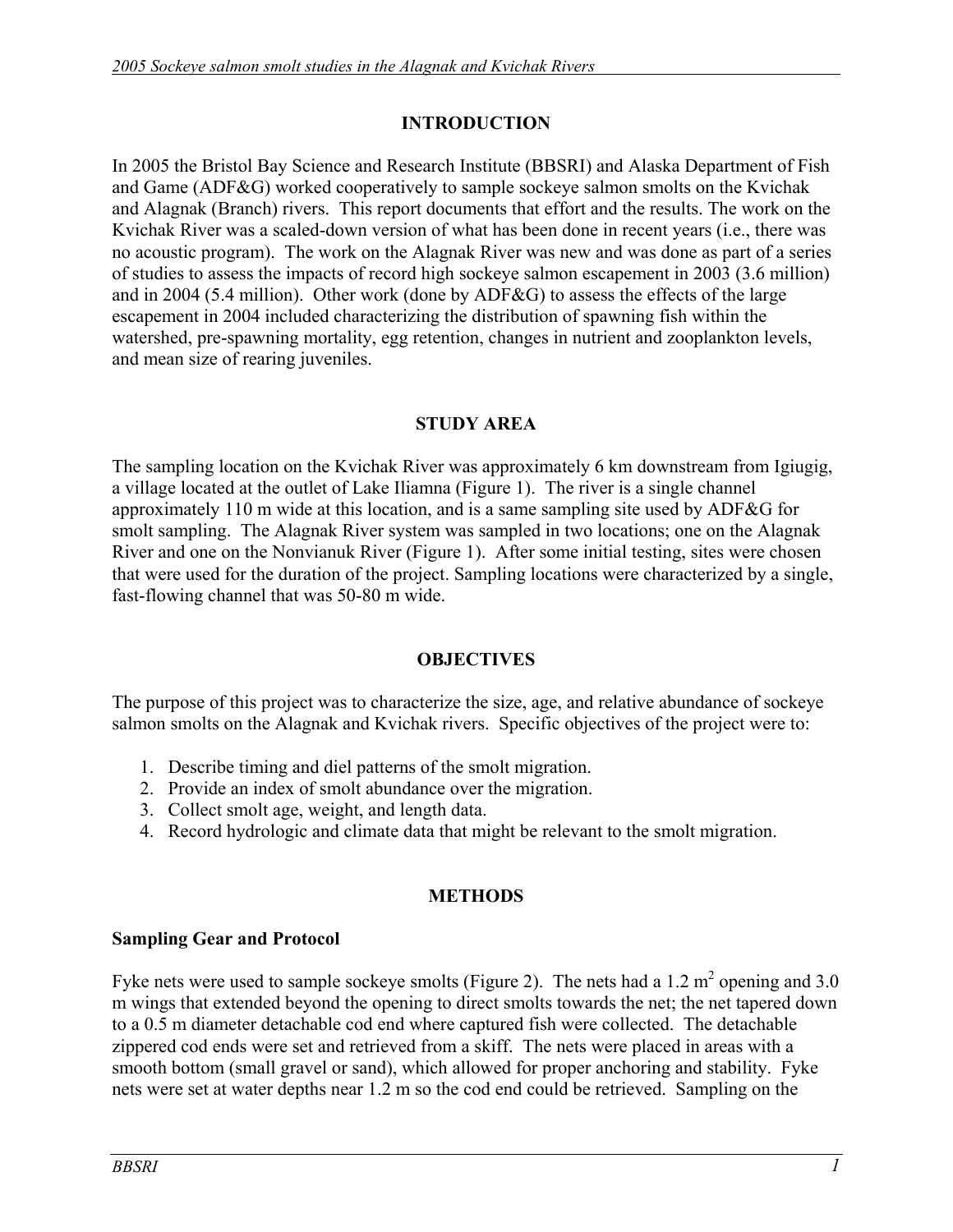Kvichak was conducted primarily between 2200 hours and 0600 hours. This nighttime sampling protocol was adopted from the historical ADF&G smolt work on this river. Sampling on the Alagnak and Nonvianuk rivers was not limited to a specific time period because smolt migration patterns were not known; fishing was conducted opportunistically. Time of capture was determined based on the midpoint of each sampling event; capture times were grouped into periods of 4 hours to investigate diel emigration patterns. The duration of each sampling period was not predetermined. Rather, fishing time was based on the number of fish captured; no more than 200 fish were desired for any sampling session in order to minimize stress from capture, holding, and handling. The daily sampling goal was 600 fish, preferably from at least six sampling sessions; distributing the sampling effort over multiple sessions allowed for a daily sample that was more representative of the emigration.

The catch was transferred to shore in plastic buckets. Fish were anesthetized in a 10mg/L solution of tricaine methanesulfonate (MS-222) prior to handling (Crawford and Tilly 1995). The fork length of all captured fish was measured to the nearest mm using a measuring board. A subset of the total catch was weighed and scales were collected for age determination. Individual weights were measured to the nearest 0.1g on a standard laboratory scale. Multiple scales were collected from the flank of the fish between the lateral line and the posterior insertion of the dorsal fish and mounted on a glass slide for later age determination (Koo 1962). When catches were high ( $>200$ ), excess fish were immediately released. If the catch was low ( $<100$  fish), length and weight was measured for all captured fish and scales were collected for age. At intermediate catch levels, all fish were measured for length while as many fish as logistically possible were also measured for weight and had scales collected for age.

## **Sampling Dates**

Sampling on the Kvichak River was conducted daily from May 18 through June 11, except for June 8 (24 days). Sampling was conducted daily on the Nonvianuk River from May 24 through June 8 (16 days) and on the Alagnak River from the May 25 through June 8 (15 days).

## **Age and Weight Estimation**

The fish with measured length, weight, and age information were used to establish age and riverspecific relationships between length and weight and between length and age. These relationships were used to extrapolate age and weight for all sampled fish.

Scales collected for aging were examined using a 10x dissecting microscope. Age was determined based on the number of over-winter annuli present (e.g., age-1 fish have spent one winter in freshwater and have one freshwater annuli). Combining age information with known length data and examining the resulting distributions, we identified a discriminatory length for each river which allowed us to distinguish age-1 from age-2 fish. This discriminatory length was determined by examining the observed probability of a fish with known length being age-1 or age-2. The length at which the probability of being age-1 was less than the probability of being age-2 was considered the discriminatory length. Thus, any fish of unknown age that was shorter than the discriminatory length were considered age-1 and fish longer than the discriminatory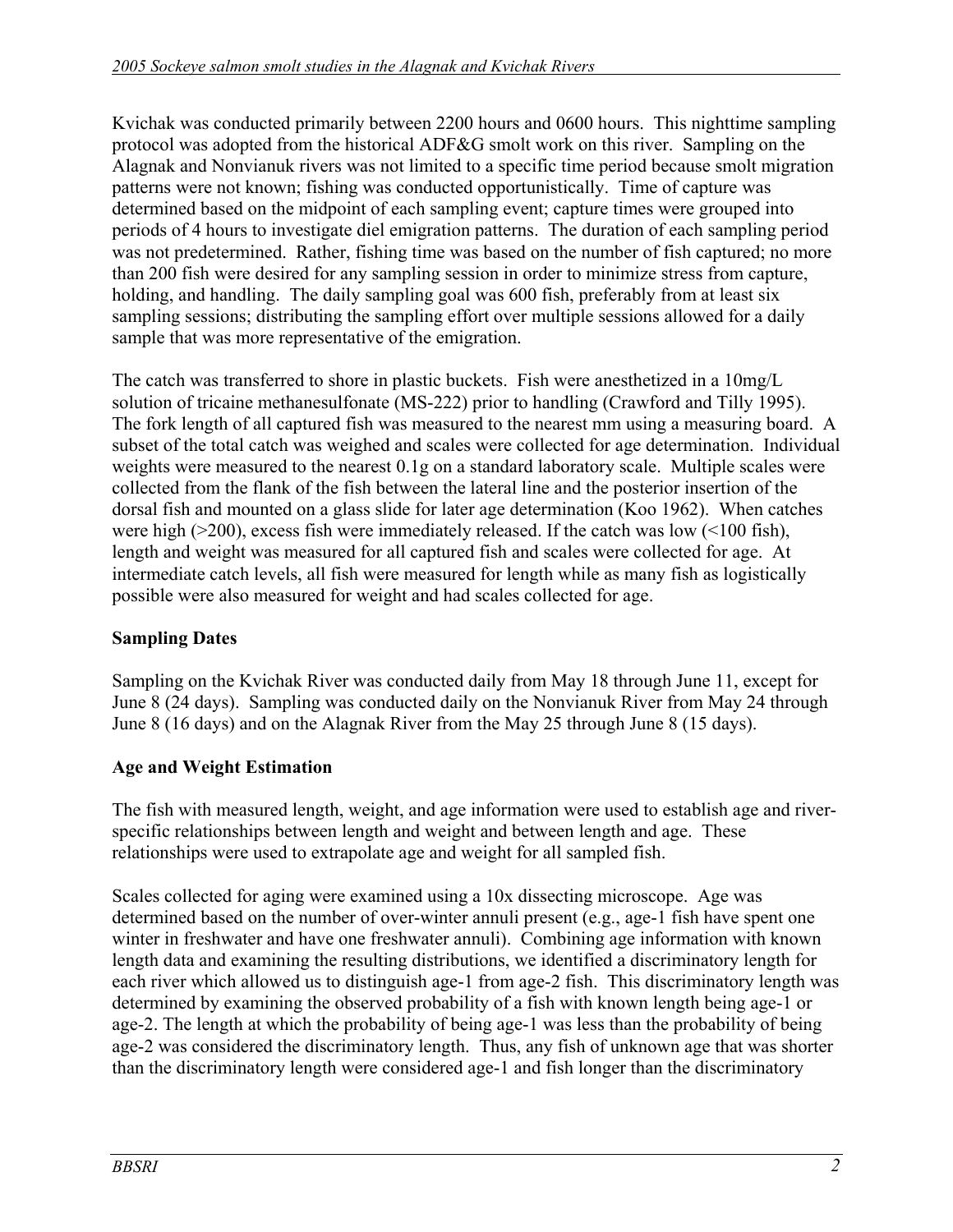length were considered age-2. Age-1 fish were considered progeny of the 2003 brood year and age- 2 fish were the progeny of the 2002 brood year.

The length and age data was used to estimate weights for those fish that had not been weighed. For each river ( *i* ) and age class ( *j* ), weight was estimated using the Ricker (1975) equation:

 $W_{ij} = \alpha L_{ij}^{\beta}$ 

Where  $L_{ii}$  is the fork length of smolt in river (*i*) and age (*j*) and  $\alpha$  and  $\beta$  are parameters derived using the least squares method.

## **RESULTS**

## **Catch**

The total 2005 catch was 10,728 sockeye smolts, with 696 smolt from the Alagnak, 6,349 smolt from the Kvichak, and 3,683 smolt from the Nonvianuk (Table 1). An average of 16% of the catch in each river was sampled for age, weight, and length and an average of 72% of the catch in each river was sampled for lengths only (Table 1). The remaining fish (11% of the total catch) were not sampled.

In all three rivers, threespine sticklebacks (*Gasterosteus aculeatus*), ninespine sticklebacks (*Pungitius pungitius*), Chinook salmon smolt, (*O. tshawytscha*), and pink salmon smolt (*O. gorbuscha*) were also caught. Sculpins (*Cottidae spp*.) were also captured in the Kvichak and Alagnak rivers, and chum salmon smolts (*O. keta*) were captured in the Alagnak and Nonvianuk rivers. Pink salmon smolts were particularly abundant in the Alagnak system with large numbers captured in both the Alagnak and Nonvianuk rivers.

## **Run Timing and Relative Abundance**

Peak catch per unit effort (CPUE; fish/min) was on June 3 in both the Alagnak and Nonvianuk rivers (Table 2). The Kvichak emigration was earlier, with peak CPUE on May 21. The Alagnak daily CPUE was never greater than 1 fish/min, while the Nonvianuk daily CPUE peaked at just under 29 fish/min and the Kvichak daily CPUE peaked just over 11 fish/min (Table 2 and Figure 3).

Cumulative CPUE checkpoints (10%, 50%, and 90%) occurred at least five days earlier than the 1983-2000 cumulative sonar counts (Table 3). The 2005 Kvichak smolt CPUE was low compared to recent years, with the average daily CPUE lower than the fyke net CPUE from 1996-2001 (Table 4; Crawford and Cross 1997; Crawford and Cross 1998; Crawford and Cross 1999; Crawford 2000; Crawford 2001; Crawford and West 2001).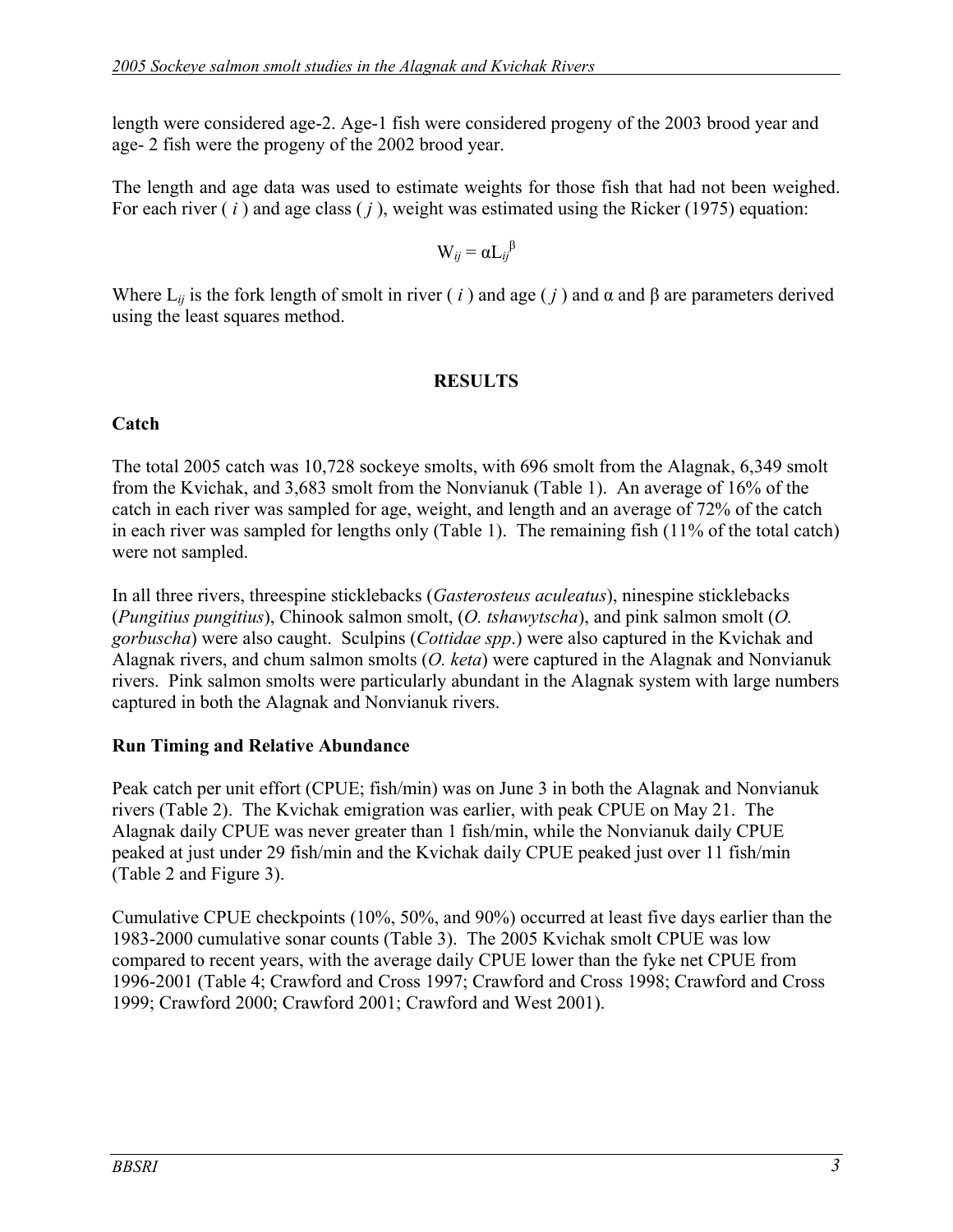## **Diel Patterns in the Migration**

On the Kvichak River, the highest CPUEs were recorded between 2200 and 0200 hours whereas on the Nonvianuk, the highest CPUEs were recorded between 0200-0600 hours (Figure 4). Because of high variability in CPUE over the duration of the run, however, there was no single time period in which CPUE was statistically higher on either river. On the Alagnak River, the highest CPUEs were from 0600 to 1400 hours, but the variability was again too high to detect significant differences among time periods.

## **Age Composition**

Based on scale analysis, most sockeye smolts were age-1 (Table 5). No age-2 smolts were found in the Alagnak River, while only 0.58% of the measured and aged smolts in the Nonvianuk River were age-2 whereas 1.38% of the measured and aged fish from the Kvichak River were age-2. The age composition based on the discriminatory length criteria was similar to the age composition measured from scales (Table 5). The percentage of age-2 smolts in the Kvichak was the lowest in recent years (Table 6; Crawford 2001).

The discriminate lengths used to distinguish between age-1 and age-2 fish were 102mm for the Kvichak River and 105mm for the Nonvianuk River. A discriminate length was not determined for the Alagnak River because age-2 fish were not captured. For the Kvichak River, the threshold length (102mm) was relatively large compared to other years of available data; this threshold value ranged between 95 and 101mm from 1997 to 2001 (Crawford 2001).

## **Length and Weight By Age and River**

For those sockeye salmon smolts that were not directly weighed, weight was estimated using the derived parameters for the Ricker (1975) weight/length equation for each combination of river and age (Table 7). The length ( $F=7.6E-133$ ) and weight ( $F=1.8E-52$ ) of age-1 smolts were not significantly different among the three rivers (Figure 5). Although there were no statistical differences, there may be biologically significant differences in lengths or weights among the three rivers. Nonvianuk age-1 smolts were longer and heavier than Alagnak age-1 smolts; while Kvichak age-1 smolt were of an intermediate length and weight.

There was no significant ( $p=0.57$ ) length difference between the age-2 smolt from the Kvichak and the Nonvianuk rivers, however, the Nonvianuk smolt were significantly heavier than their Kvichak counterparts (p=0.0036; Figure 6). Kvichak age-2 smolt length and weight was more variable than Nonvianuk age-2 smolts. The length and weight of 2005 age-1 and age-2 Kvichak smolt was similar to the 1955-2000 means (Table 8).

## **Hydrologic and Climate Observations**

When the 2005 smolt sampling began, there was no ice within the Alagnak system and flowing ice blocks on the Kvichak River. On the Kvichak River, water temperature was  $\vec{7}^{\,c}$  on May  $17^{\text{th}}$ and generally increased over the course of the smolt run, peaking at  $12^{\circ}$ C on June 5<sup>th</sup>. In the Alagnak River, the water temperature remained relatively constant, ranging from 6 to 7.5° C. The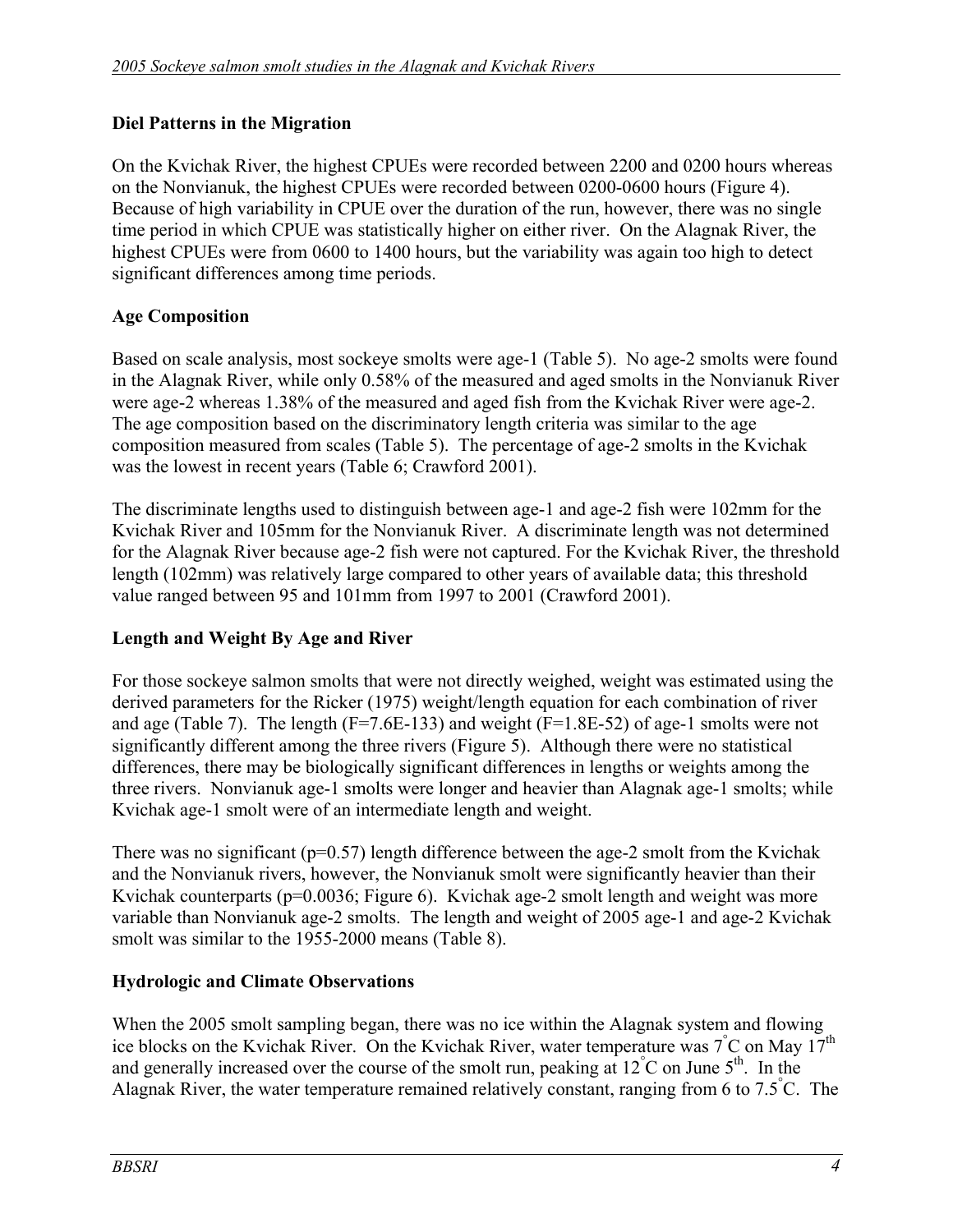Nonvianuk River was consistently about 3-4° C warmer than the Alagnak. The water at all sampling sites was generally clear. Detailed data and observations are found in Appendices A through D.

### **DISCUSSION**

## **Kvichak River**

The 2005 smolt outmigration on the Kvichak River was almost completely age-1. The percent of 2005 age-1 smolt (>99%) was the highest recorded between 1955 and 2005 (age data were not collected from 2000-2004). Previously, the highest recorded percent of age-1 smolt (98%) occurred in 1958 (Crawford 2001). Stationary fyke nets can be biased towards small fish, but this seems an unlikely explanation for the low percent of age-2 fish observed in 2005 because the methods, gear, and sampling location used in 2005 were consistent with sampling in previous years on the Kvichak River.

Although cumulative fyke net CPUE and cumulative sonar counts are not directly comparable, it appears that the 2005 Kvichak River sockeye smolt migration was around five days earlier than the 1983-2000 average run timing (Table 3; Crawford 2001). Also, the low fyke net CPUE suggests that the 2005 run was somewhat less abundant than recent years (Table 4; Crawford and Cross 1997; Crawford and Cross 1998; Crawford and Cross 1999; Crawford 2000; Crawford 2001; Crawford and West 2001). The weights and lengths of Kvichak smolt were similar to smolts in other years (Table 8; Crawford 2001).

The 2005 Kvichak River smolt migration had the lowest proportion of age-2 fish ever recorded (Table 6; Crawford 2001). Historically, the age-2 smolt on the Kvichak emigrate earlier than the age-1 smolt (Crawford 2001). While we make no analysis of the timing of the various age component due to the extremely low numbers of age-2 fish, we note the anecdotal report from the crew leader (Appendix C) that repeats a locals observation that some fish may have moved down-river during ice breakup and prior to our sampling effort and note that we might have missed some age-2 fish prior to our sampling effort getting underway.

## **Alagnak and Nonvianuk Rivers**

Within the Alagnak system, the Nonvianuk River daily average sockeye smolt CPUE was 6.72 and the Alagnak River daily average sockeye smolt CPUE was 0.13. However, the actual 2005 smolt emigration was probably not as different between the two streams as the CPUE differences would sugest. Explanations for why the Alagnak catch was lower than the Nonvianuk include: 1) a poor net location, 2) the run was early, 3) the run was late, or 4) abundance was low.

Catch per unit of effort on the Alagnak River may have been biased low because of ineffective smolt sampling (relative to the Nonvianuk River). It was difficult to sample the Alagnak River due to high water velocity and poor anchoring terrain. We were never able to test different sites and it is possible that we missed a lot of fish. The crew leader on this project thought that the net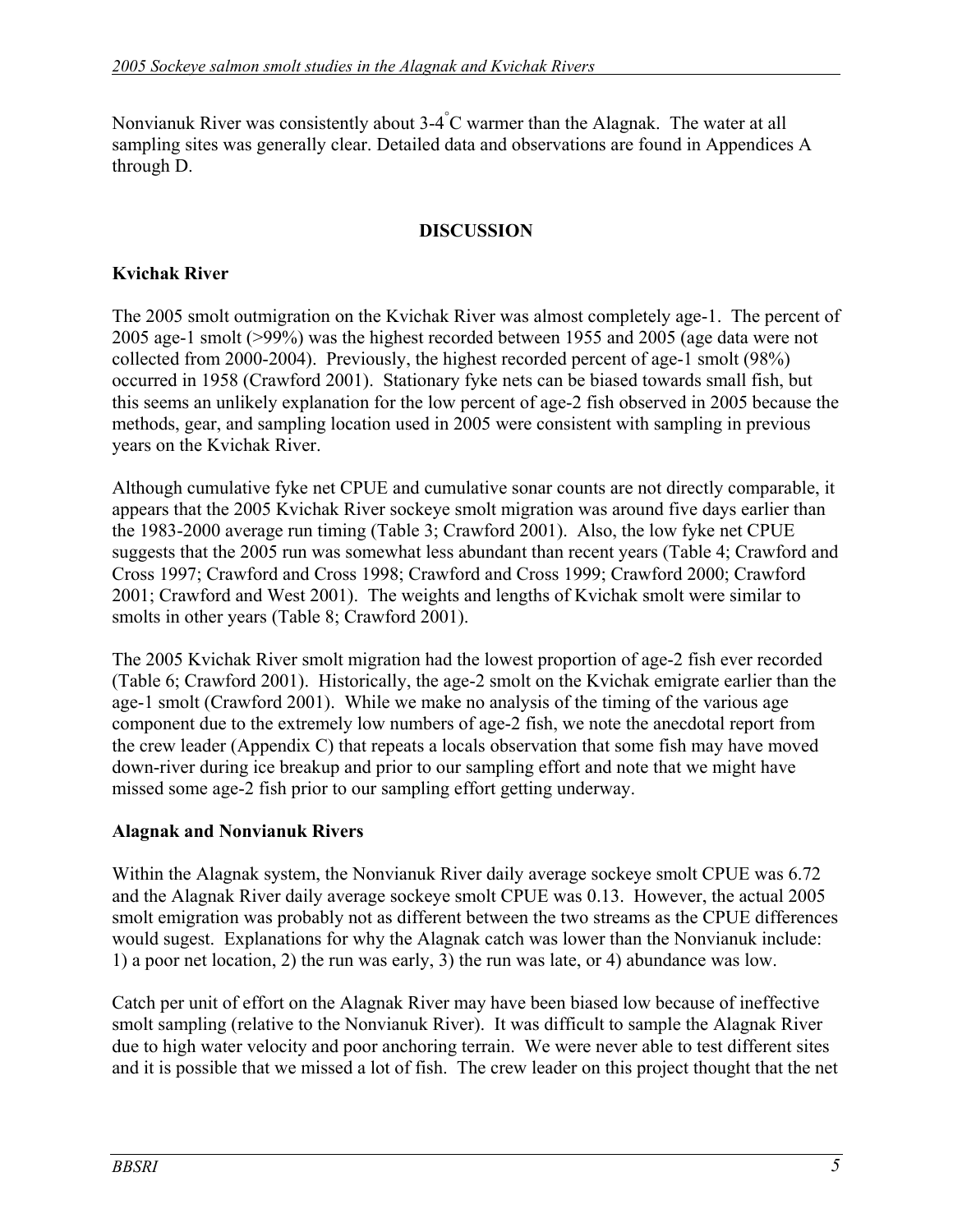was in a poor location and noted high levels of bird feeding (presumably on smolts) downstream of the sampling site during periods when catches were low on the Alagnak side (Appendix A).

There is no conclusive evidence that run timing was a factor in the low catches on the Alagnak River. Alagnak River sockeye smolt catch and CPUE were initially low at the beginning of sampling (Table 2 and Figure 3); thus, it seems implausible that the 2005 emigration was earlier than our sampling effort. However, the Alagnak River was ice free at the start of sampling so it is possible that some sockeye smolts emigrated before sampling began.

Sockeye smolt catch and CPUE appeared to decrease in early June (Table 2 and Figure 3), suggesting that the emigration was ending. However, the Alagnak River was relatively cool throughout the sampling season (6 to 7.5°C) and was consistently about 3-4°C colder than the Nonvianuk River. Thus, it is possible that the Alagnak smolt emigration may have been delayed because of cold water temperatures. Without any historical data, we have no idea whether this is normal. The presence of smolts observed at the adult escapement tower (located near the river mouth) as late as mid-July suggests that late run timing is a possibility in this system. There is considerable distance between the smolt sampling location and the river mouth, and little is known regarding smolt travel time between these areas.

There may be two reasons for the high Nonvianuk River smolt catch. The bulk of the 2003 adult return may have spawned in areas that used Nonvianuk Lake as their juvenile rearing habitat, or juvenile survival in Nonvianuk Lake was much greater than in Alagnak Lake. The Nonvianuk system appears to be quality rearing habitat as evidenced by the larger and more numerous fish emigrating from this system compared to the others, particularly the relatively heavy age-2 smolt.

Over the course of the 2005 sockeye smolt outmigration, we successfully characterized the emigrating smolt runs on the Kvichak, Alagnak, and Nonvianuk rivers. Smolt sampling on the Kvichak River ran smoothly largely because we were able to follow established methods from the historical smolt monitoring program. Conversely, sampling smolts in the Alagnak watershed was greatly complicated by our lack of prior knowledge of this system. Site accessibility (i.e. no float plane access throughout much of the river) and difficult river passage conditions (i.e. impassable rapids on the Alagnak River and shallow water on the Nonvianuk River) affected our ability to sample smolts effectively. If future smolt monitoring is conducted on this system, it would be valuable to investigate other sampling locations.

## **ACKNOWLEDGEMENTS**

Funding for this project was provided by the Bristol Bay Science and Research Institute and the State of Alaska (through an RSA from the Governor's Office to ADF&G). I thank the King Salmon ADF&G staff for their logistical, funding and staffing support. Fred Tilly and Susan Klock (ADF&G) were the lead Fisheries Technicians on the Alagnak watershed and the Kvichak Rivers, respectively. Ralph Reddell and Zachary Babb (BBSRI) assisted with the data collection. I thank the Bristol Bay Native Association (BBNA) who provided a fisheries technician (Courtenay Peirce) for a portion of this project. I thank the staff of the King Salmon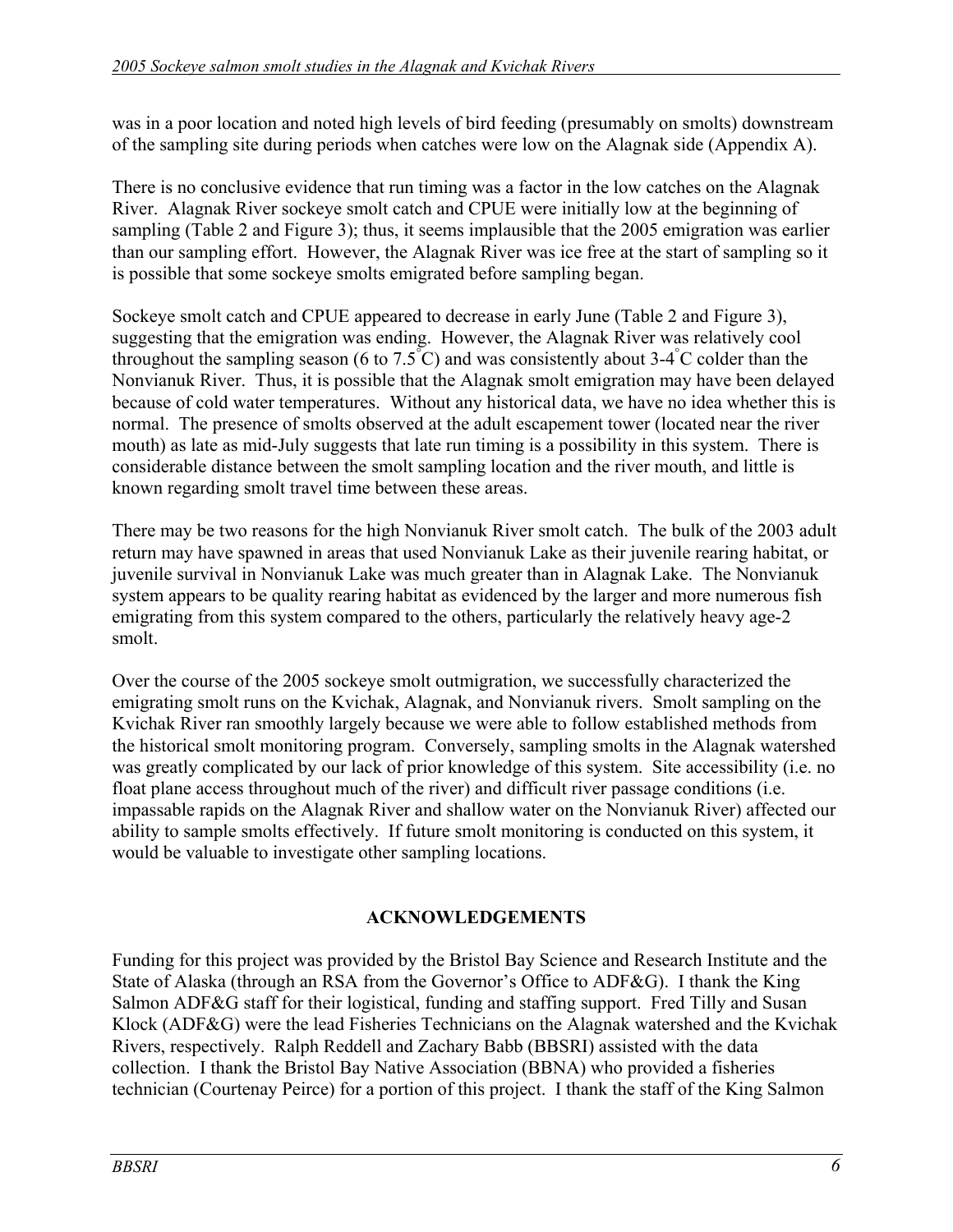office of the U.S. National Park Service, who assisted me with obtaining the permit (KATM-2005-SCI-0004) necessary to base our Alagnak project in Katmai National Park. Mike Daigneault and Matt Nemeth provided helpful comments on drafts of this report, and Julie-Ann Huddleston assisted with document preparation.

## **LITERATURE CITED**

- Crawford, D. L. 2000. Bristol Bay Sockeye Salmon Smolt Studies for 1999. Regional Information Report No. 2A00-18. Alaska Department of Fish and Game, Division of Commercial Fisheries, Anchorage, Alaska.
- Crawford, D. L. 2001. Bristol Bay Sockeye Salmon Smolt Studies for 2001. Regional Information Report No. 2A01-27. Alaska Department of Fish and Game, Division of Commercial Fisheries, Anchorage, Alaska.
- Crawford, D. L. and B. A. Cross. 1997. Bristol Bay Sockeye Salmon Smolt Studies for 1996. Regional Information Report No. 2A97-10. Alaska Department of Fish and Game, Division of Commercial Fisheries, Anchorage, Alaska.
- Crawford, D. L. and B. A. Cross. 1998. Bristol Bay Sockeye Salmon Smolt Studies for 1997. Regional Information Report No. 2A98-13. Alaska Department of Fish and Game, Division of Commercial Fisheries, Anchorage, Alaska.
- Crawford, D. L. and B. A. Cross. 1999. Bristol Bay Sockeye Salmon Smolt Studies for 1998. Regional Information Report No. 2A99-10. Alaska Department of Fish and Game, Division of Commercial Fisheries, Anchorage, Alaska.
- Crawford, D. L. and F. C. Tilly. 1995. Bristol Bay Upward-Looking Sonar Sockeye Salmon Smolt Enumeration Project Instruction Manual. Regional Information Report No. 2A95- 14. Alaska Department of Fish and Game, Division of Commercial Fisheries, Anchorage, Alaska.
- Crawford, D. L. and F. W. West. 2001. Bristol Bay Sockeye Salmon Smolt Studies for 2000. Regional Information Report No. 2A01-12. Alaska Department of Fish and Game, Division of Commercial Fisheries, Anchorage, Alaska.
- Koo, T. S. Y. 1962. Age and growth studies of red salmon scales by graphical means. Pages: 49- 123 in T. S. Y. Koo, editor, Studies of Alaska red salmon. University of Washington Press, Seattle, WA.
- Ricker, W. E. 1975. Computation and interpretation of biological stastics of fish populations. Ottawa, Canada.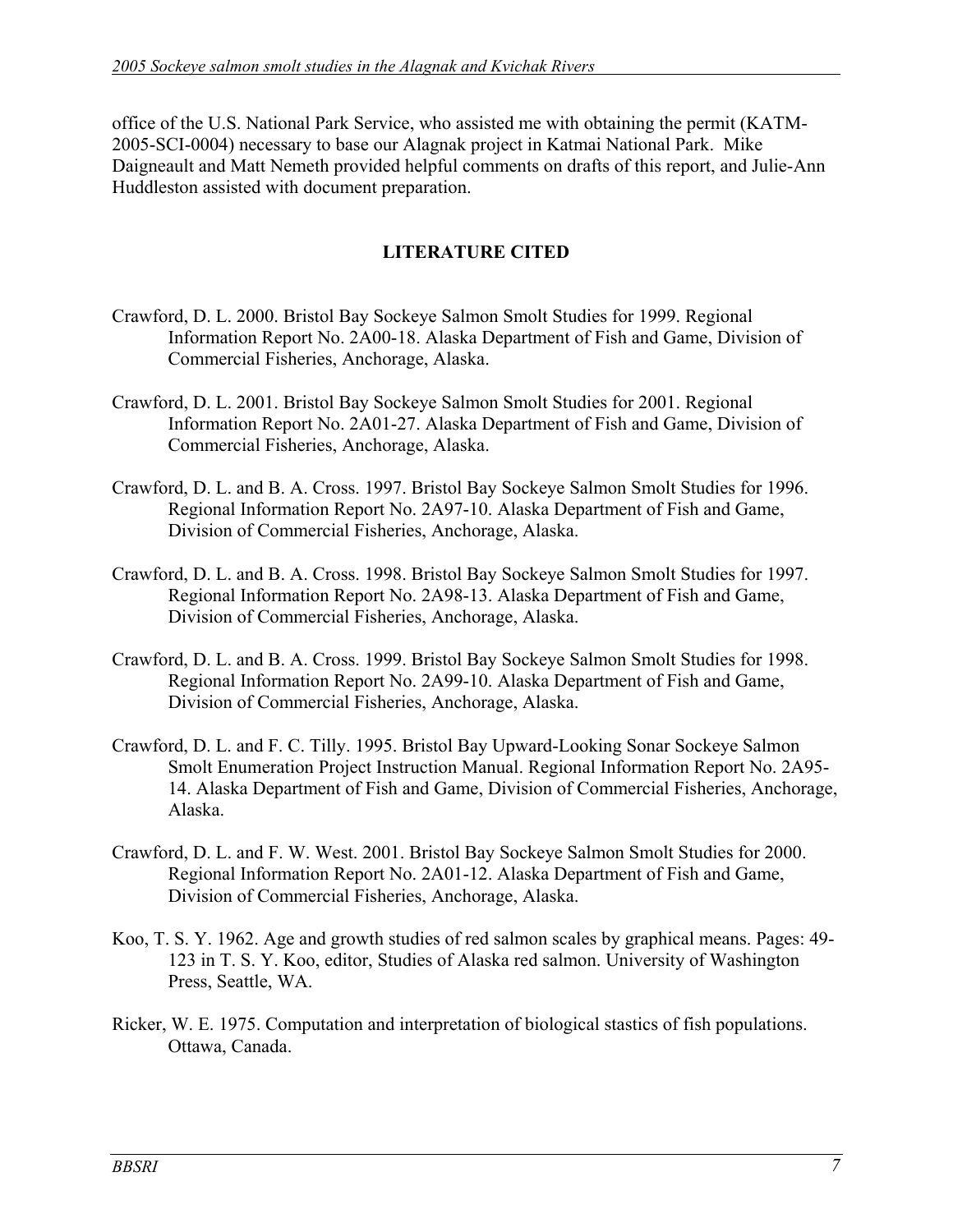Table 1. Total sockeye salmon smolt catch, length frequency (LF), and age, weight and length (AWL) sample sizes by river, 2005.

| River     | LF Sample | <b>AWL</b> Sample | <b>Total Catch</b> |
|-----------|-----------|-------------------|--------------------|
| Kvichak   | 4,190     | 943               | 6,349              |
| Alagnak   | 418       | 269               | 696                |
| Nonvianuk | 3,160     | 521               | 3,683              |
| Total     | 7,768     | ,733              | 10,728             |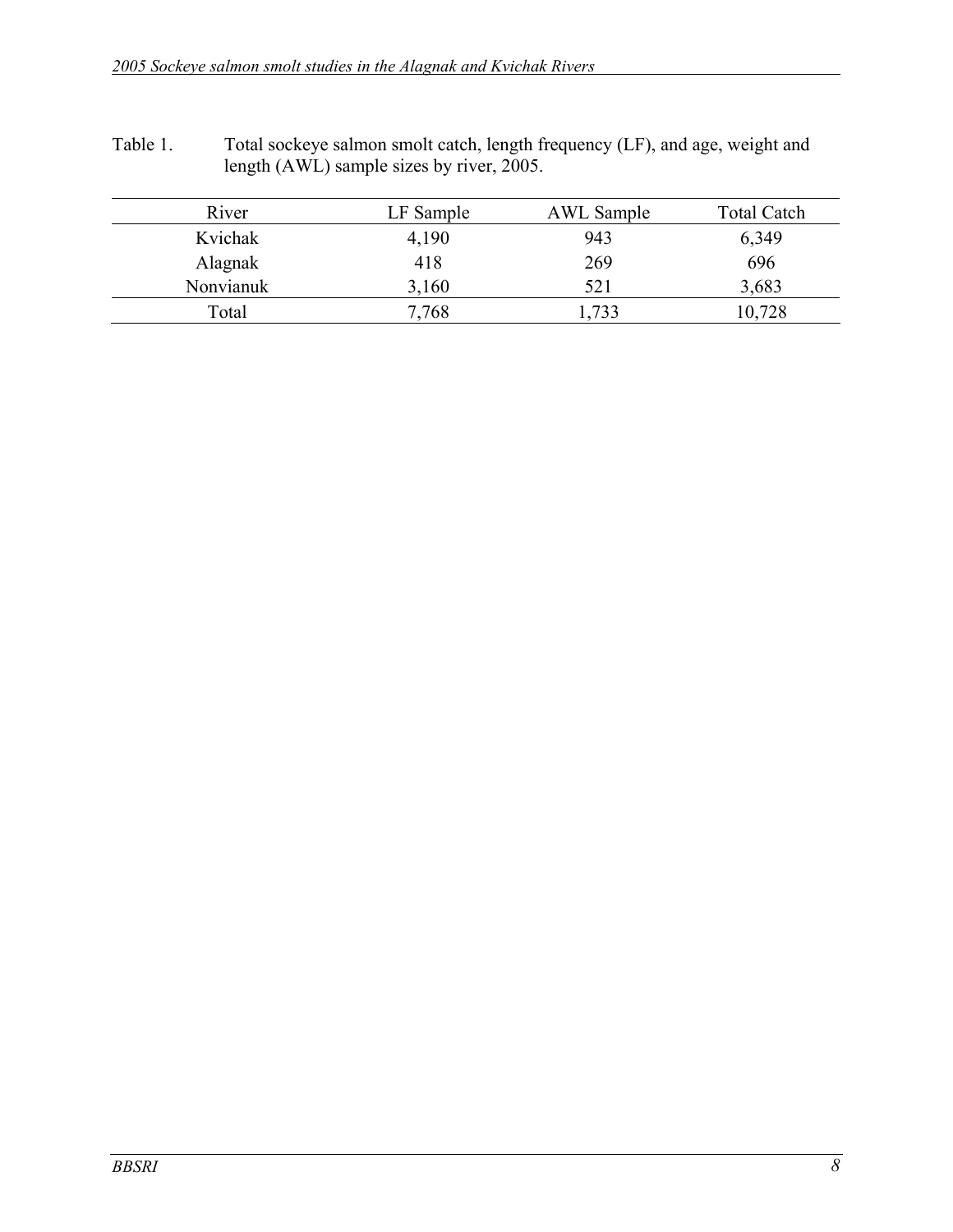|           |         | Effort (min) |           |                  | Sockeye smolt    |                   |         | <b>CPUE</b> |           |
|-----------|---------|--------------|-----------|------------------|------------------|-------------------|---------|-------------|-----------|
|           | Alagnak | Kvichak      | Nonvianuk | Alagnak          |                  | Kvichak Nonvianuk | Alagnak | Kvichak     | Nonvianuk |
| $18-May$  |         | 123          |           |                  | $\overline{4}$   |                   |         | 0.03        |           |
| $19-May$  |         | 115          |           |                  | $\boldsymbol{0}$ |                   |         | 0.00        |           |
| $20$ -May |         | 439          |           |                  | 575              |                   |         | 1.31        |           |
| $21-May$  |         | 71           |           |                  | 783              |                   |         | 11.03       |           |
| 22-May    |         | 111          |           |                  | 946              |                   |         | 8.52        |           |
| $23-May$  |         | 175          |           |                  | 781              |                   |         | 4.46        |           |
| 24-May    |         | 189          | 198       |                  | 643              | $\boldsymbol{0}$  |         | 3.40        | 0.00      |
| $25-May$  | 175     | 104          | 80        | $\boldsymbol{0}$ | 732              | $\overline{2}$    | 0.00    | 7.04        | 0.03      |
| 26-May    | 65      | 157          | 112       | $\boldsymbol{0}$ | 978              | 271               | 0.00    | 6.23        | 2.42      |
| 27-May    | 295     | 358          | 215       | $\tau$           | 35               | 342               | 0.02    | 0.10        | 1.59      |
| 28-May    | 120     | 344          | 65        | $\boldsymbol{0}$ | 431              | 18                | 0.00    | 1.25        | 0.28      |
| $29$ -May | 200     | 321          | 32        | 27               | 401              | $\boldsymbol{0}$  | 0.14    | 1.25        | 0.00      |
| 30-May    | 240     | 237          | 302       | 12               | $\overline{4}$   | $\overline{2}$    | 0.05    | 0.02        | 0.01      |
| 31-May    | 344     | 282          | 376       | 28               | 3                | 8                 | 0.08    | 0.01        | 0.02      |
| $1-Jun$   | 309     | 288          | 420       | $\overline{4}$   | $\sqrt{2}$       | $\mathbf{0}$      | 0.01    | 0.01        | 0.00      |
| $2-Jun$   | 198     | 278          | 50        | 16               | $\boldsymbol{0}$ | 727               | 0.08    | 0.00        | 14.54     |
| $3-Jun$   | 340     | 301          | 24        | 251              | $\mathbf{1}$     | 690               | 0.74    | 0.00        | 28.75     |
| 4-Jun     | 431     | 293          | 328       | 127              | $\boldsymbol{0}$ | 50                | 0.29    | 0.00        | 0.15      |
| 5-Jun     | 467     | 317          | 30        | 51               | $\boldsymbol{0}$ | 488               | 0.11    | 0.00        | 16.27     |
| $6$ -Jun  | 490     | 293          | 23        | 74               | $\overline{3}$   | 627               | 0.15    | 0.01        | 27.26     |
| $7-Jun$   | 450     | 284          | 30        | 89               | 10               | 75                | 0.20    | 0.04        | 2.50      |
| 8-Jun     | 185     |              | 28        | 10               |                  | 383               | 0.05    |             | 13.68     |
| $9-Jun$   |         | 319          |           |                  | 17               |                   |         | 0.05        |           |
| $10$ -Jun |         | 302          |           |                  | $\boldsymbol{0}$ |                   |         | 0.00        |           |
| $11-Jun$  |         | 311          |           |                  | $\boldsymbol{0}$ |                   |         | 0.00        |           |

Table 2. Daily sockeye salmon smolt catch, effort, and CPUE (fish/min) by river, 2005.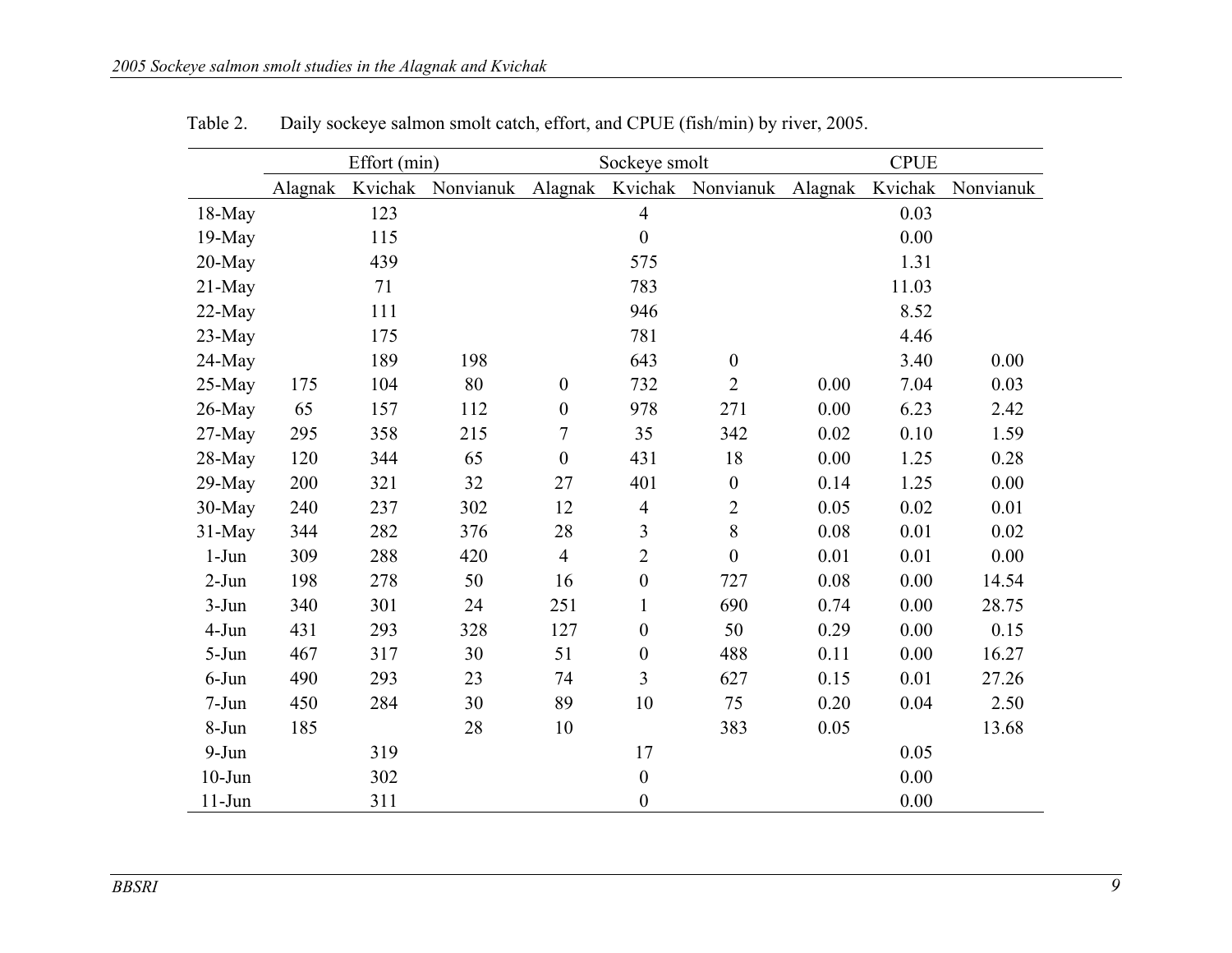| Year of      | Operating<br><b>Total Days</b> |          | Cumulative % by Date |           |            |
|--------------|--------------------------------|----------|----------------------|-----------|------------|
| Outmigration | Dates                          | Operated | 10%                  | 50%       | 90%        |
| 1983         | $5/19 - 6/13$                  | 26       | $23$ -May            | $26$ -May | $5-Jun$    |
| 1984         | $5/18 - 6/10$                  | 24       | $21$ -May            | $27$ -May | $5-Jun$    |
| 1985         | $5/22 - 6/19$                  | 29       | $6$ -Jun             | $10$ -Jun | $17 - Jun$ |
| 1986         | $5/21 - 6/12$                  | 23       | 28-May               | $5-Jun$   | $6$ -Jun   |
| 1987         | $5/21 - 6/13$                  | 24       | 24-May               | $28$ -May | $9-Jun$    |
| 1988         | $5/22 - 6/16$                  | 26       | $23$ -May            | $1-Jun$   | $13-Jun$   |
| 1989         | $5/19 - 6/15$                  | 28       | $29$ -May            | $3-Jun$   | $10$ -Jun  |
| 1990         | $5/21 - 6/14$                  | 25       | $22-May$             | $25$ -May | $10$ -Jun  |
| 1991         | $5/22 - 6/16$                  | 26       | $30$ -May            | $28-May$  | $10$ -Jun  |
| 1992         | $5/23 - 6/13$                  | 22       | $25$ -May            | $22$ -May | $3-Jun$    |
| 1993         | $5/18 - 6/11$                  | 25       | $19-May$             | $24$ -May | $31$ -May  |
| 1994         | $5/28 - 6/15$                  | 19       | $31$ -May            | $5-Jun$   | $11-Jun$   |
| 1995         | $5/21 - 6/13$                  | 24       | $21$ -May            | $25$ -May | $3-Jun$    |
| 1996         | $5/18 - 6/12$                  | 26       | 24-May               | $28$ -May | $31$ -May  |
| 1997         | $5/17 - 6/12$                  | 27       | $19$ -May            | $24$ -May | $1-Jun$    |
| 1998         | $5/17 - 6/12$                  | 27       | $20$ -May            | $25-May$  | $1-Jun$    |
| 1999         | $6/01 - 6/16$                  | 16       | $4-Jun$              | 8-Jun     | $14$ -Jun  |
| 2000         | $5/20 - 6/13$                  | 25       | $21$ -May            | $27$ -May | $7-Jun$    |
| 2005         | $5/18 - 6/11$                  | 24       | $20$ -May            | $24$ -May | $28$ -May  |
| $Min(83-00)$ |                                |          | $19-May$             | $22-May$  | $31-May$   |
| $Avg(83-00)$ |                                |          | 25-May               | $29$ -May | $6$ -Jun   |
| Max (83-00)  |                                |          | $4-Jun$              | 8-Jun     | $14$ -Jun  |

Table 3. Cumulative percent of sockeye salmon smolt outmigration on Kvichak River, by year. Historical percent passage based on sonar estimates of fish abundance (Crawford, 2001); 2005 percent based on fyke net CPUE.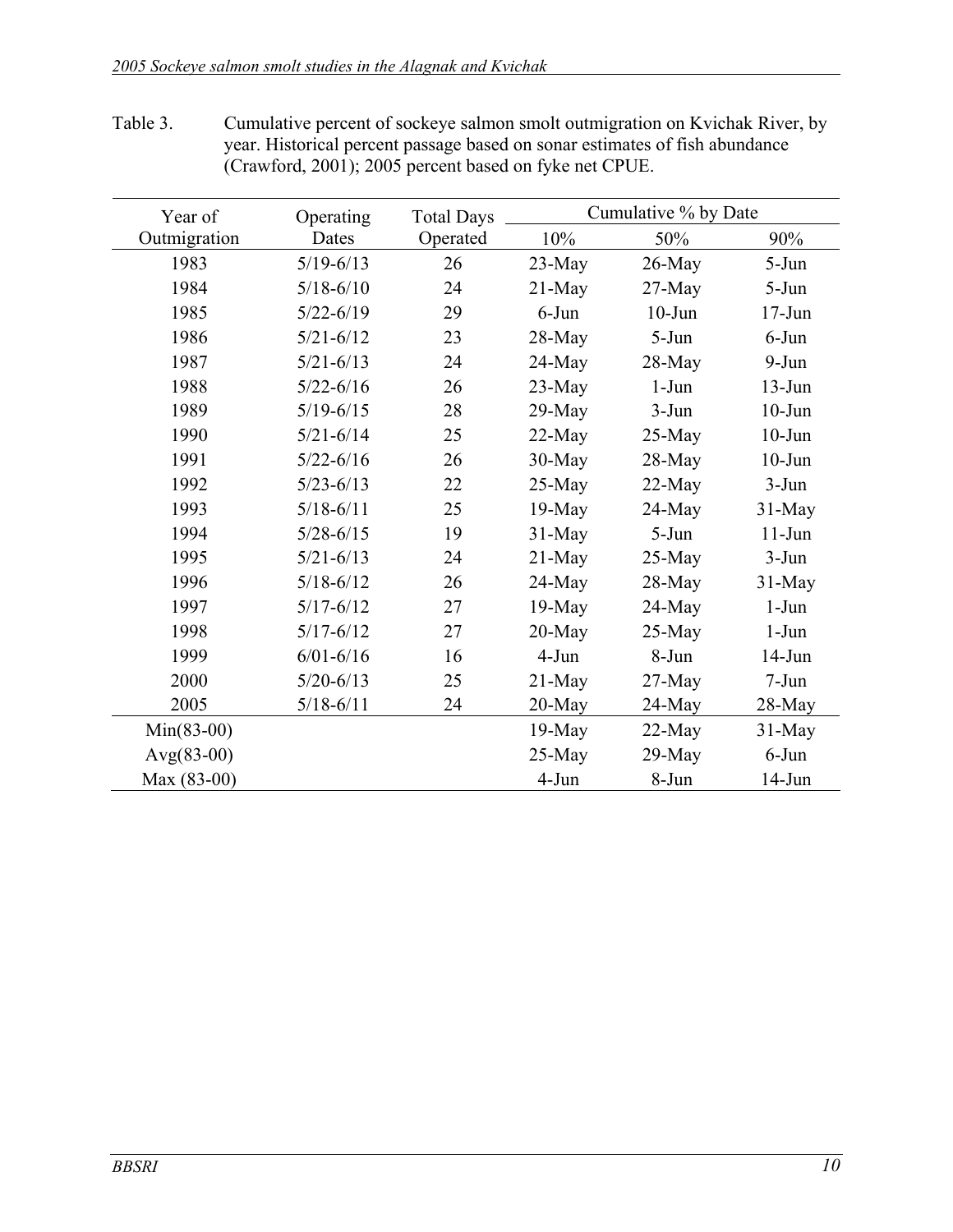| Table 4. | Average daily fyke net CPUE (sockeye salmon |
|----------|---------------------------------------------|
|          | smolt/min) observed on the Kvichak River,   |
|          | 1996-2001 and 2005 (Crawford and Cross      |
|          | 1997; Crawford and Cross 1998; Crawford and |
|          | Cross 1999; Crawford 2000; Crawford 2001;   |
|          | Crawford and West 2001).                    |

| Year | <b>Average Daily CPUE</b> | <b>Std Dev</b> |
|------|---------------------------|----------------|
| 1996 | 2.4                       | 4.47           |
| 1997 | 3.9                       | 4.80           |
| 1998 | 27.1                      | 117.66         |
| 1999 | 3.6                       | 6.51           |
| 2000 | 2.2                       | 3.29           |
| 2001 | 7.6                       | 12.99          |
| 2005 | 1.9                       | 3.20           |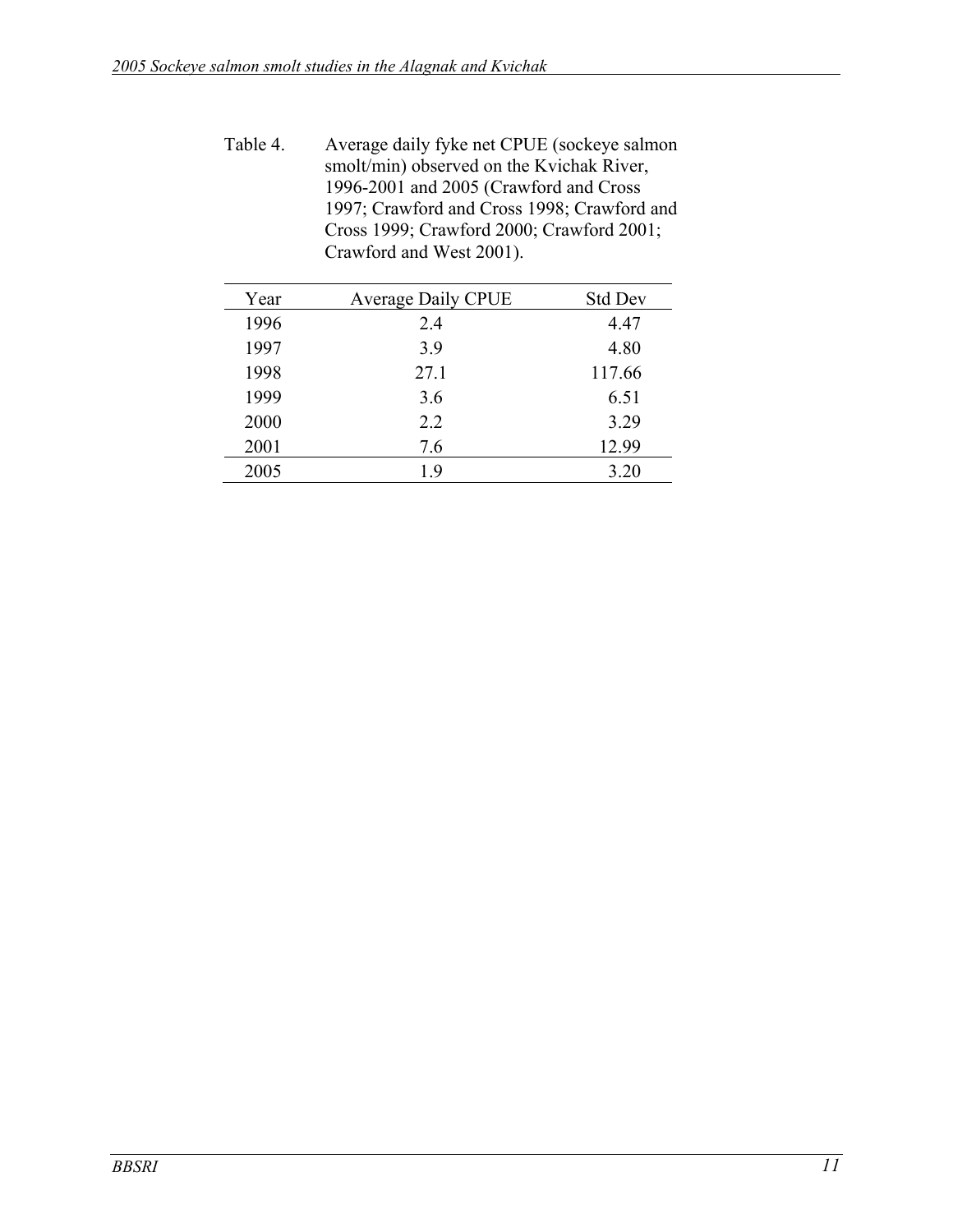|           |           |       | $Age-1$       |                | Age-2            |  |
|-----------|-----------|-------|---------------|----------------|------------------|--|
|           | Method    | N     | $\frac{0}{0}$ | N              | $\frac{0}{0}$    |  |
| Kvichak   | Measured  | 926   | 98.62         | 13             | 1.38             |  |
|           | Estimated | 4,176 | 99.67         | 14             | 0.33             |  |
|           | Combined  | 5,102 | 99.47         | 27             | 0.53             |  |
| Alagnak   | Measured  | 263   | 100           | $\overline{0}$ | $\theta$         |  |
|           | Estimated | 418   | 100           | $\overline{0}$ | $\theta$         |  |
|           | Combined  | 681   | 100           | $\overline{0}$ | $\boldsymbol{0}$ |  |
| Nonvianuk | Measured  | 518   | 99.42         | 3              | 0.58             |  |
|           | Estimated | 3,151 | 99.72         | 9              | 0.28             |  |
|           | Combined  | 3,669 | 99.67         | 12             | 0.33             |  |

## Table 5. The measured (scale analysis), estimated (discriminatory length criteria), and combined age composition of emigrating sockeye salmon smolts by river, 2005.

Table 6. Kvichak sockeye salmon smolt age composition (%) from 1994 to 2001 compared to 2005 (Crawford 2001).

|      | Age Composition $(\%)$ |       |  |  |
|------|------------------------|-------|--|--|
| Year | Age- $1$               | Age-2 |  |  |
| 1994 | 64                     | 36    |  |  |
| 1995 | 95                     | 5     |  |  |
| 1996 | 74                     | 26    |  |  |
| 1997 | 74                     | 26    |  |  |
| 1998 | 65                     | 35    |  |  |
| 1999 | 92                     | 8     |  |  |
| 2000 | 82                     | 18    |  |  |
| 2001 | 71                     | 29    |  |  |
| 2005 | 99.5                   | 0.5   |  |  |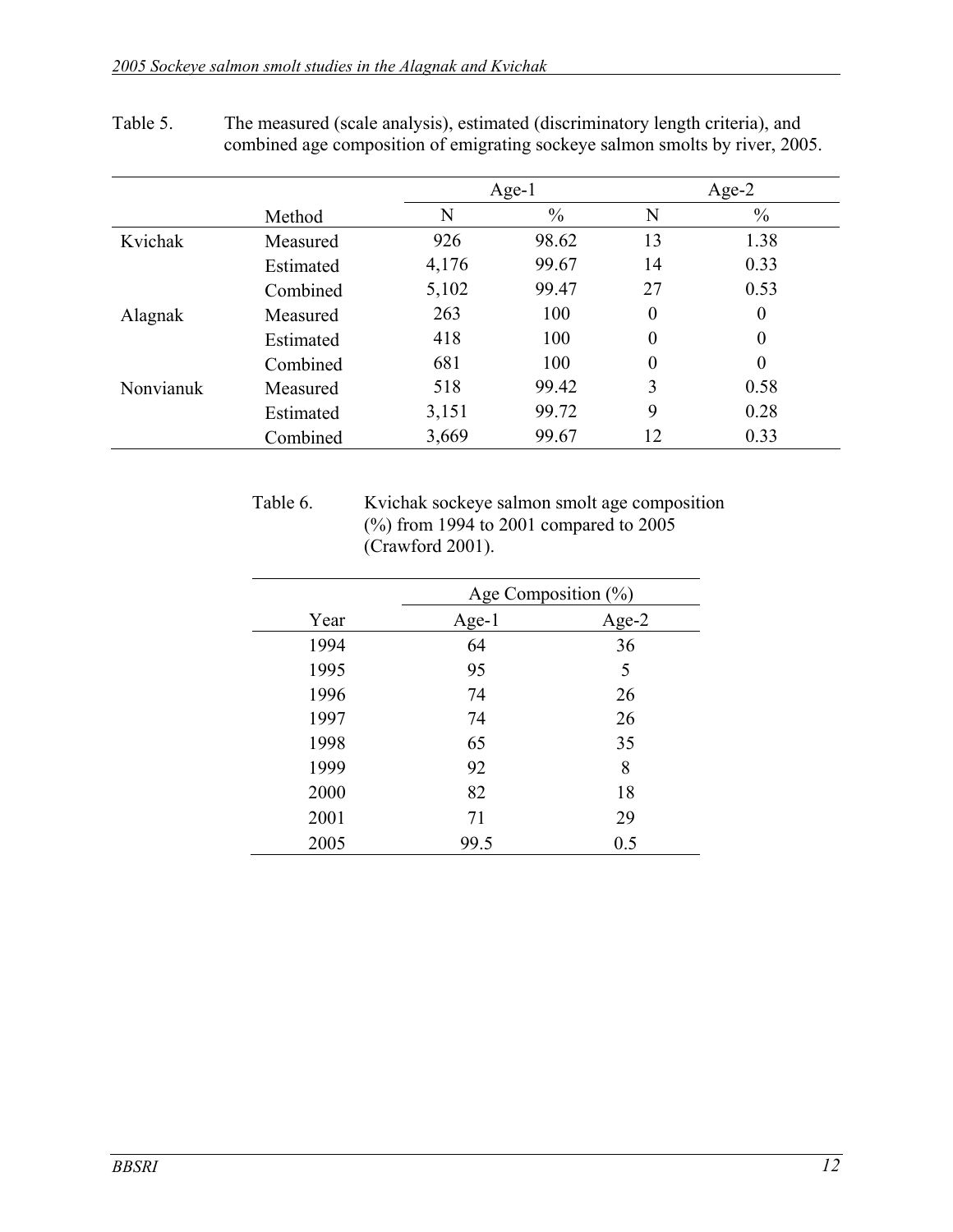| Table 7. | Parameters used to estimate age- and river-specific weights of sockeye salmon |
|----------|-------------------------------------------------------------------------------|
|          | smolt based on measured lengths, 2005.                                        |

|           | Kvichak<br>Nonvianuk |          |         | Alagnak  |          |
|-----------|----------------------|----------|---------|----------|----------|
| Parameter | Age-l                | $A$ ge-2 | Age-1   | $A$ ge-2 | Age-I    |
| α         | 7.76E-04             | 7 10E-04 | 641E-05 | L19E-03  | 3.96E-05 |
|           | -99                  | 2.04     | 2.56    | 97       | 2.63     |

#### Table 8. Comparison of age-specific average length and weight for 2005 Kvichak sockeye salmon smolt and Kvichak smolt historical (1955-2000) record (Crawford 2001).

|                  |          | Historical   |                |      | 2005           |
|------------------|----------|--------------|----------------|------|----------------|
|                  |          | Mean         | <b>Std Dev</b> | Mean | <b>Std Dev</b> |
| Fork Length (mm) | $Age-1$  | 87           | 4.13           | 88   | 5.29           |
|                  | Age-2    | 107          | 6.72           | 112  | 4.63           |
| Weight $(g)$     | Age- $1$ | 5.9          | 0.91           | 5.9  | 0.71           |
|                  | $Age-2$  | 1.99<br>10.4 |                | Ħ    | 0.92           |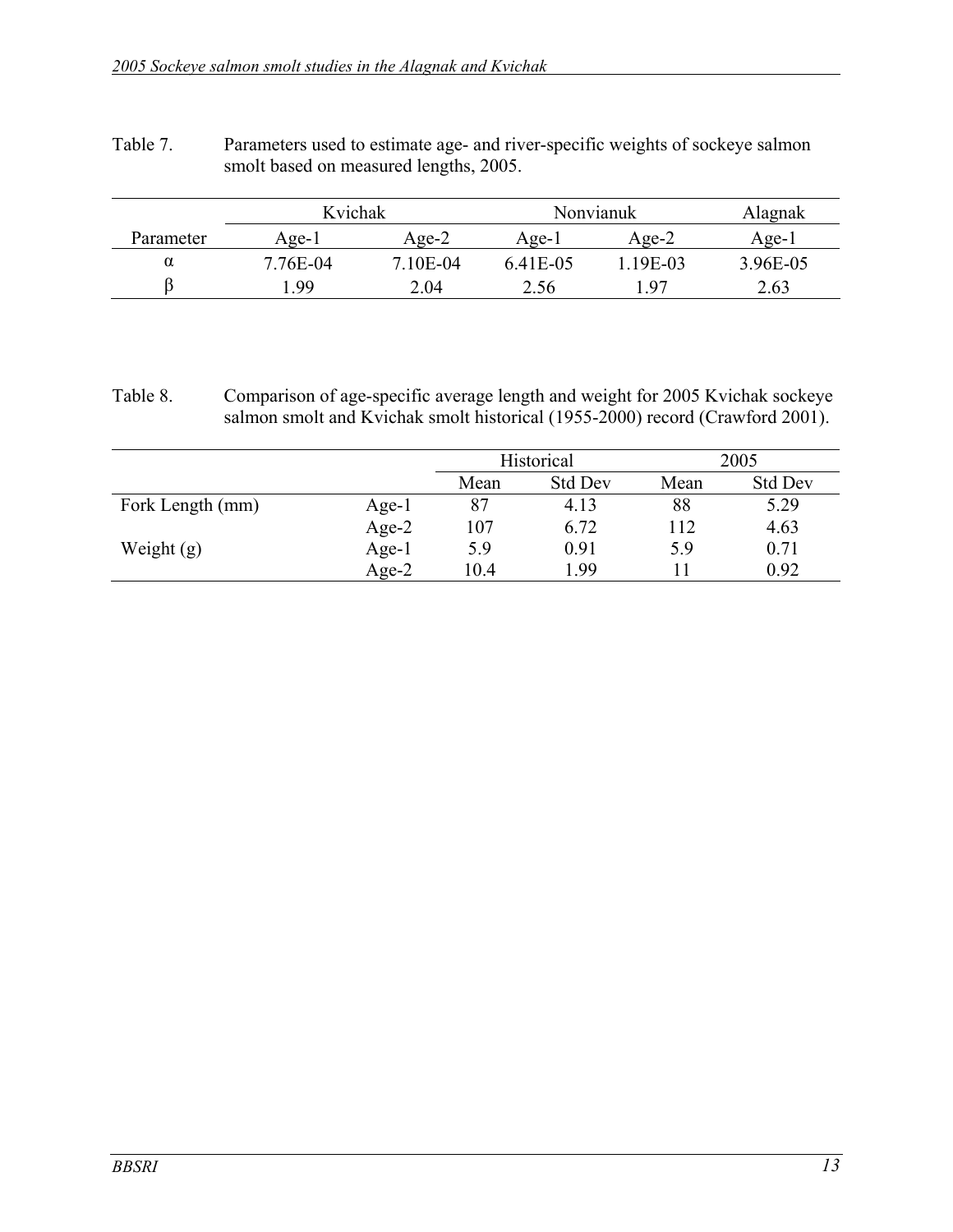

Figure 1. Sockeye salmon smolt fyke net sampling locations on the Kvichak (A), Alagnak (B) and the Nonvianuk (C) Rivers, 2005.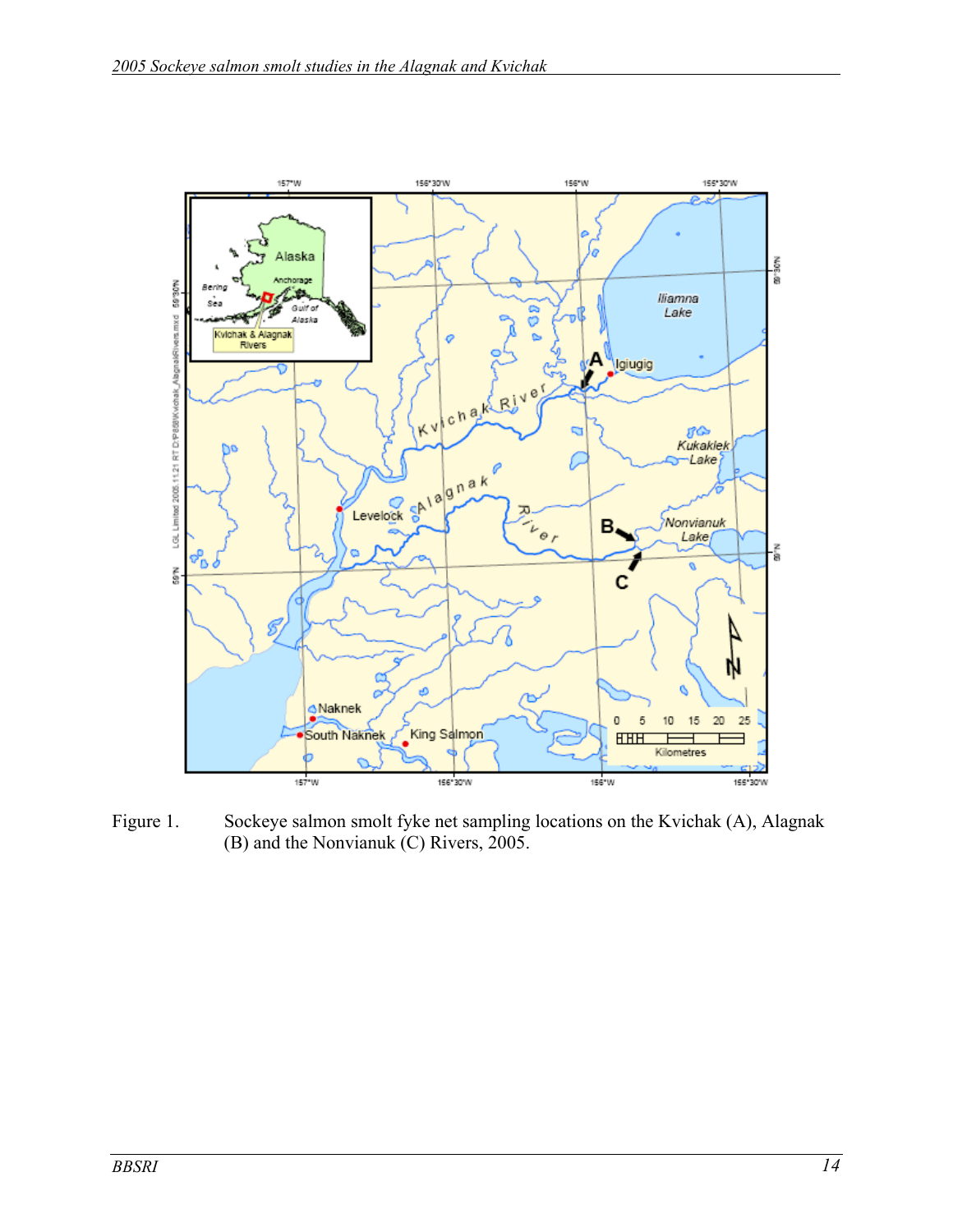

Figure 2. Diagram of fyke net used for sockeye salmon smolt emigration sampling on the Kvichak, Alagnak, and Nonvianuk Rivers, 2005.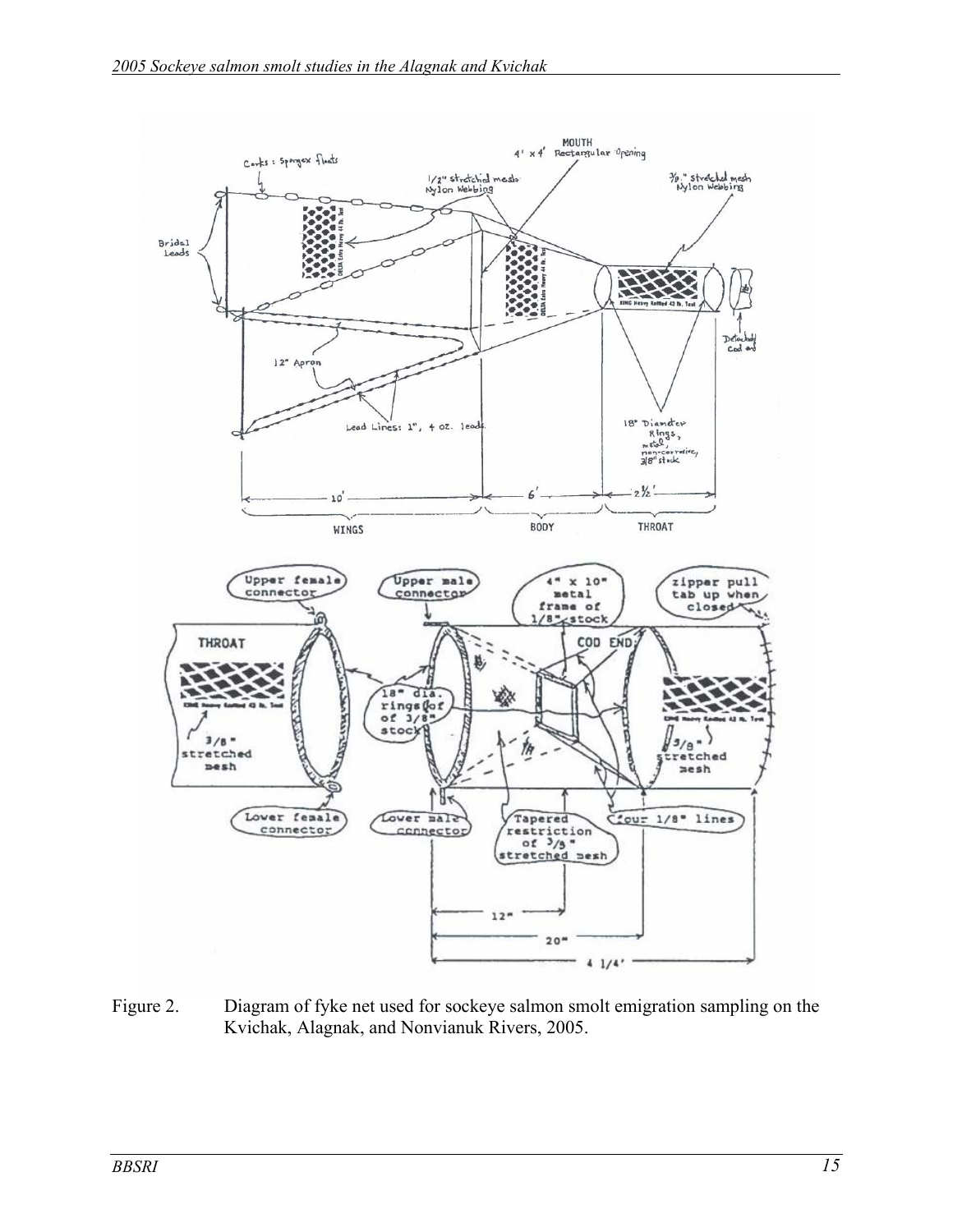

Figure 3. Sockeye salmon smolt catch per unit effort (CPUE; fish/min) for the Alagnak, Kvichak, and Nonvianuk rivers, 2005.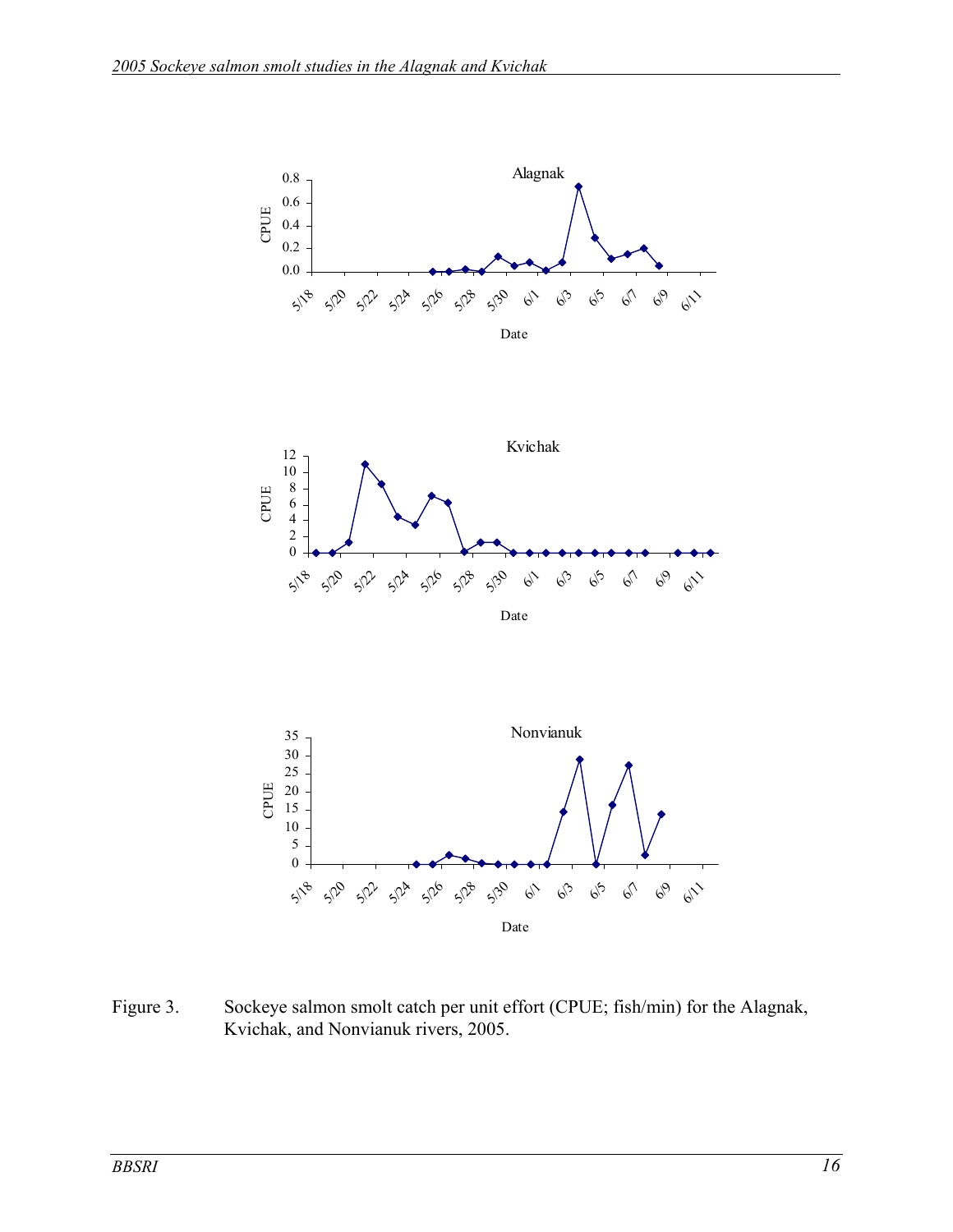

Figure 4. Average sockeye salmon smolt CPUE by time period for the Alagnak, Kvichak, and Nonvianuk rivers, 2005. Whiskers reflect one standard deviation. Total number of sampling events is shown across the top of each chart.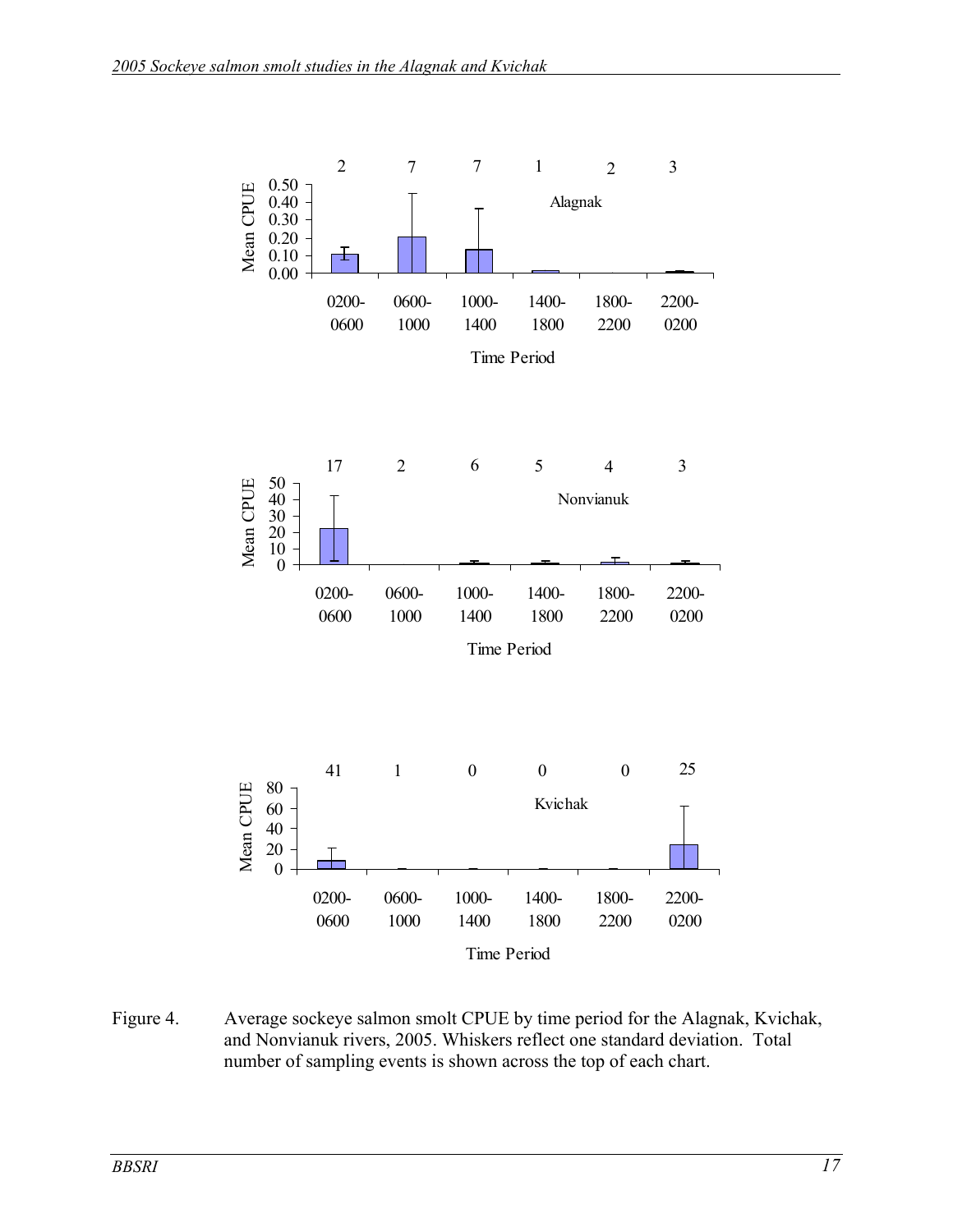

Figure 5. Length and weight distributions for age-1 sockeye salmon smolt by river, 2005. The point represents the median value, the box represents the limits of the  $1<sup>st</sup>$  and  $3<sup>rd</sup>$  quartiles, and the whiskers show the minimum and maximum values.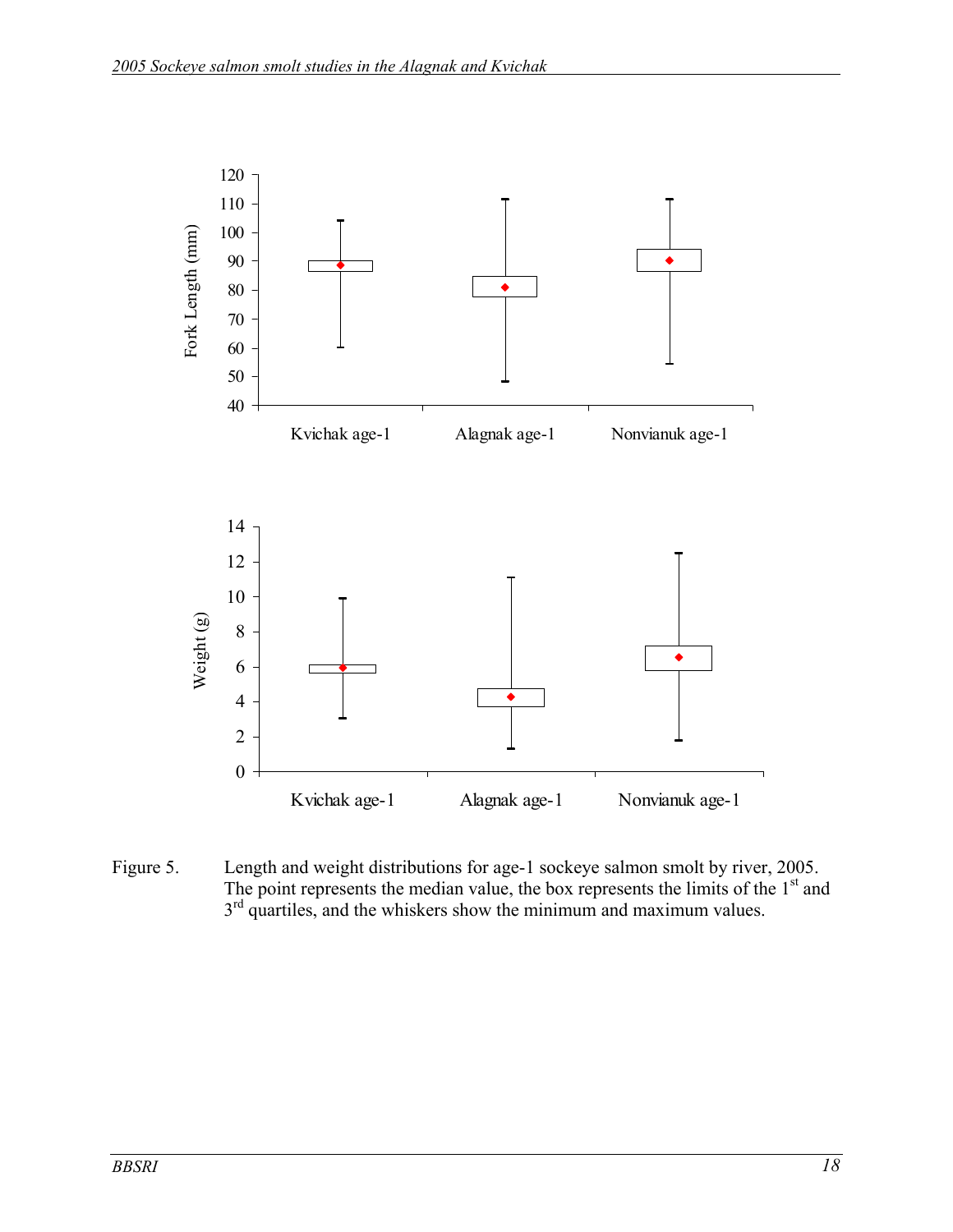

Figure 6. Length and weight distributions for age-2 sockeye salmon smolt by river, 2005. Age-2 smolts were not caught in the Alagnak. The point represents the median value, the box represents the limits of the  $1<sup>st</sup>$  and  $3<sup>rd</sup>$  quartiles, and the whiskers show the minimum and maximum values.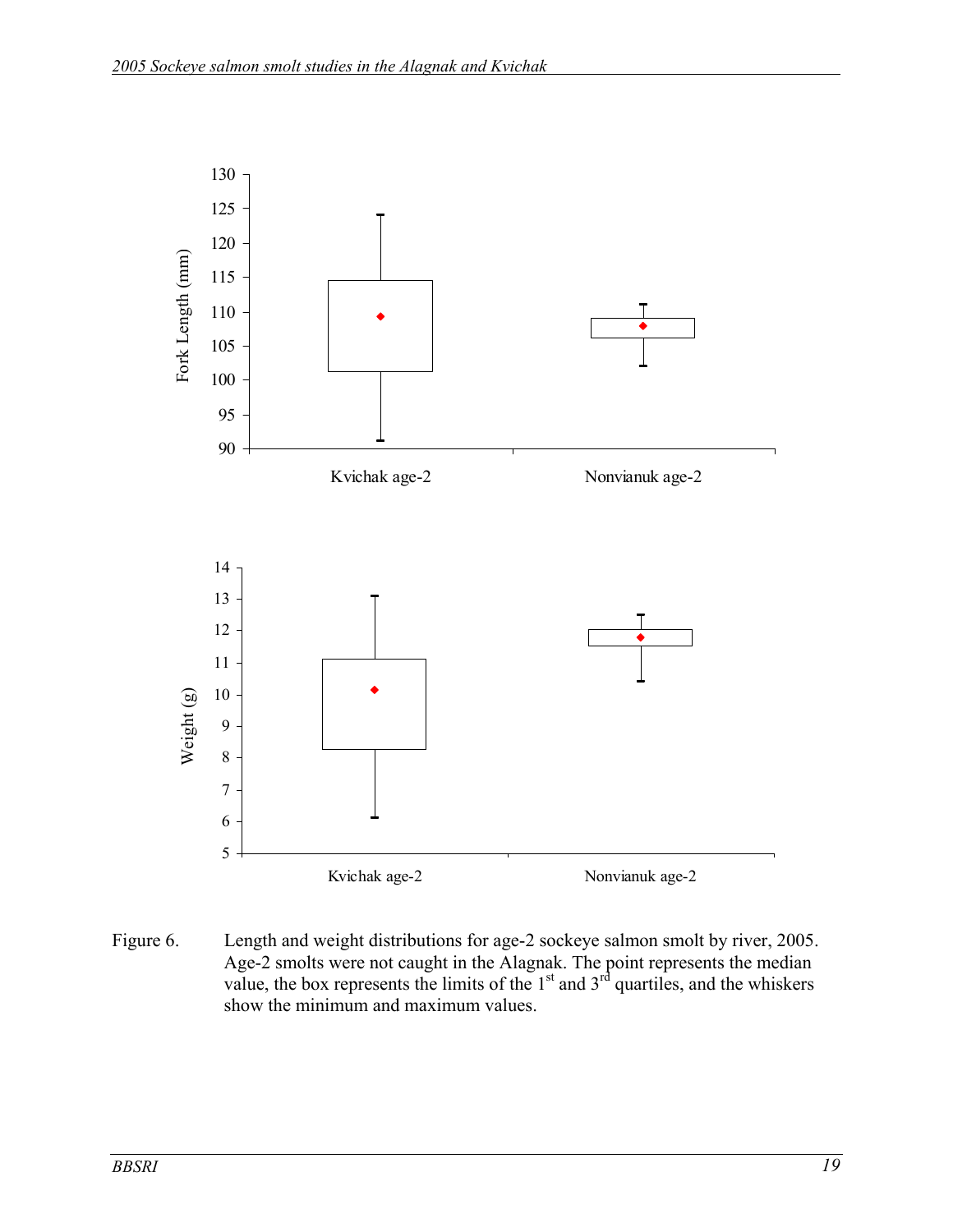Appendix A. Lead fisheries technician's report: Alagnak and Nonvianuk rivers.

Alagnak (Branch) River Smolt, 2005 by Fred Tilly (Alaska Department of Fish and Game)

This spring smolt sampling was carried out for the first time on the Alagnak River. Samples were collected with fyke nets from May 24 through June 8, 2005 on both the Alagnak and Nonvianuk forks of the river. A temporary camp was set up just below the forks and sampling was conducted short distance upstream from the confluence in each fork.

Site Considerations and Methods:

Both of the forks and the main river in this area are very fast flowing. Gurley meter readings were not obtained but the current was markedly faster than that on the Kvichak River downstream of Igiugig where the smolt project is conducted there and water velocity is generally around 1.5m/s. The surface in all areas of the main flow is disturbed by constant wave action typical of rapids, the waves being from 5-15cm high.

Two fyke nets with wing openings of 3m and  $1.2m<sup>2</sup>$  openings were used. The fyke net site used on the Alagnak fork was about 600m above the confluence just around the first bend and over toward the right bank (facing downstream) side. The river here is about 60m wide. A maximum depth was not determined. The water was far too fast for the fyke net in most of the river and a site about 15m out from the right bank was used. Anchor placement was also a problem as the bottom is composed of a hard cobble of medium-sized 1-5kg stones and offered little purchase for an anchor. A tree on the bank and a larger boulder were used to support the anchors and we had only one incidence of anchor dragging. The site was certainly not located in the area likely used by most of the smolt but it did catch fish and a large school entered the net on one occasion. Water depth at the net was 1.2m. Spotlighting was tried on 5/27 starting at 2359 to determine if smolt were passing in the main channel but none were seen. Visibility was limited by the surface wave action and the motor was used as it was too fast to anchor.

The fyke net site used on the Nonvianuk fork was about 100m upstream of the confluence. The river there is about 50m wide, and averages only 1 to 1.2 m in depth. The net site was in a depth of about 1.2m and about 25m out from the right bank. It was in one of the two main channels, an area likely used by many of the migrating smolt. A boulder near shore on the right bank was used to anchor one side and an anchor (later two anchors in tandem) was used on the offshore side looped around a large rock. The bottom was not conducive to firm anchoring and anchors had to be re-set every two or three days with resultant disruption of sampling. Smolt catches were good at this site in the early morning hours when smolt were running.

Spotlighting on the Nonvianuk was done on 5/27 at 2350 for 5 minutes and numerous pinks were seen. On 5/29 spotlighting was used from 0417-0450. No net was set as the anchors had dragged and we were waiting for more rope to reach better anchor rocks. Only pinks were seen and visibility was difficult due to surface wave action. The technique, which holds promise for estimating run strength at night quickly and easily, is of limited usefulness on this area of the Alagnak due to fast water velocity and resultant wave action.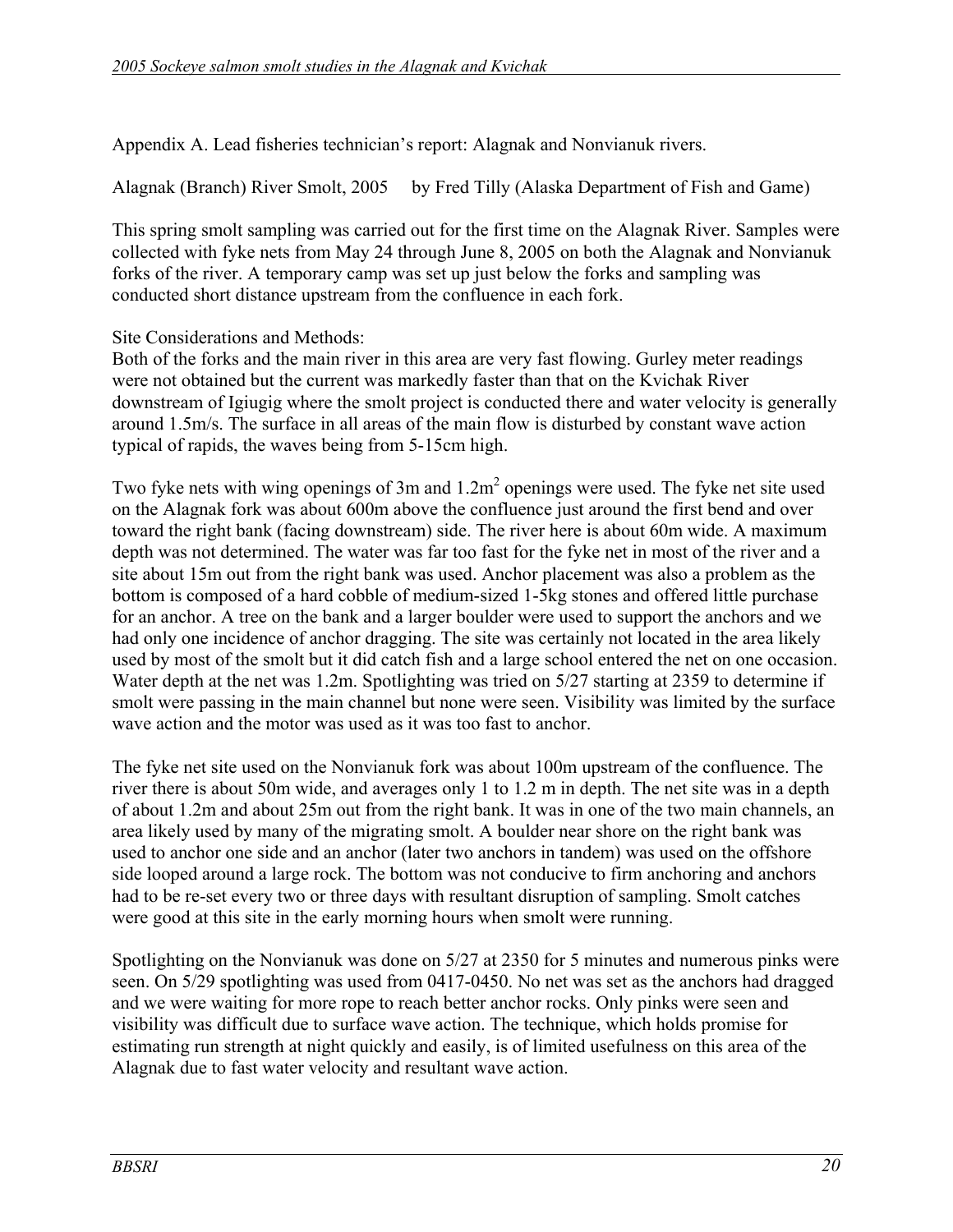#### Sample timing:

The nets were fished at various times of day and night. On the Nonvianuk the most reliable time for catching large numbers of smolt was found to be 0300 to 0500 and samples were collected mainly in that time period starting on 6/2.

An optimal time for catching large numbers of smolt was not established on the Alagnak fork due to the low passage rate on that river. The one large catch recorded occurred in the 0900 hour. The net was usually fished for several hours starting at about the same time as the setting of the Nonvianuk net.

#### Weather conditions:

This spring was warm, following a generally warm winter season. Both lakes were ice free and there was no ice in the rivers by mid May. Insects were out early, with some mosquitoes and black flies present by mid May, which is unusually early.

#### Results:

Fyke net fishing effort and catch are summarized in the fyke fet logs, attached. A good number of samples were collected from the Nonvianuk fork. These fish were very healthy looking and the weights for given sizes was very good. See AWL sample data. Scales not yet read at this writing. On the Nonvianuk 521 AWL samples were collected and length information was collected on 3,160 additional sockeye salmon smolt. Many more smolt were caught on the Nonvianuk fork than were processed as samples often contained 500 to 1,000 smolt and only about 200 were used in a sample.

On the Alagnak fork a steady very light trickle of samples was collected. A total of 269 AWL samples were collected as well as lengths on an additional 418 sockeye salmon smolt. Nearly all smolt caught on the Alagnak fork were processed as samples. The fish were small and thin. Weights for fish of given lengths were noticeably lower than for those from the Nonvianuk.

Pink fry were extremely numerous migrating down the Nonvianuk fork throughout the time of the project. Catches estimated at over 20,000 in less than an hour of fishing time occurred on 6/2 and 6/5 in the early morning hours and pink daily timing seemed to coincide with that for sockeye. Much smaller numbers of chum fry were also caught as well as a few king salmon smolt.

On the Alagnak fork a few pinks and chums were always included in the catches with only 2 king smolt caught during the project.

## Bird activity as an indicator:

There was considerable fishing from our arrival at the site on 5/21 until the end of the project on June 8 by Bonaparte gulls as well as a few terns and the larger Mew gulls. The birds were feeding primarily on pink salmon fry. On several occasions we did observe gulls catching sockeye smolt. On some days later in the project the catching of sockeye by birds on the Alagnak fork indicated that numbers of smolt were probably passing on that fork in the main current while our net off to the side was catching hardly anything.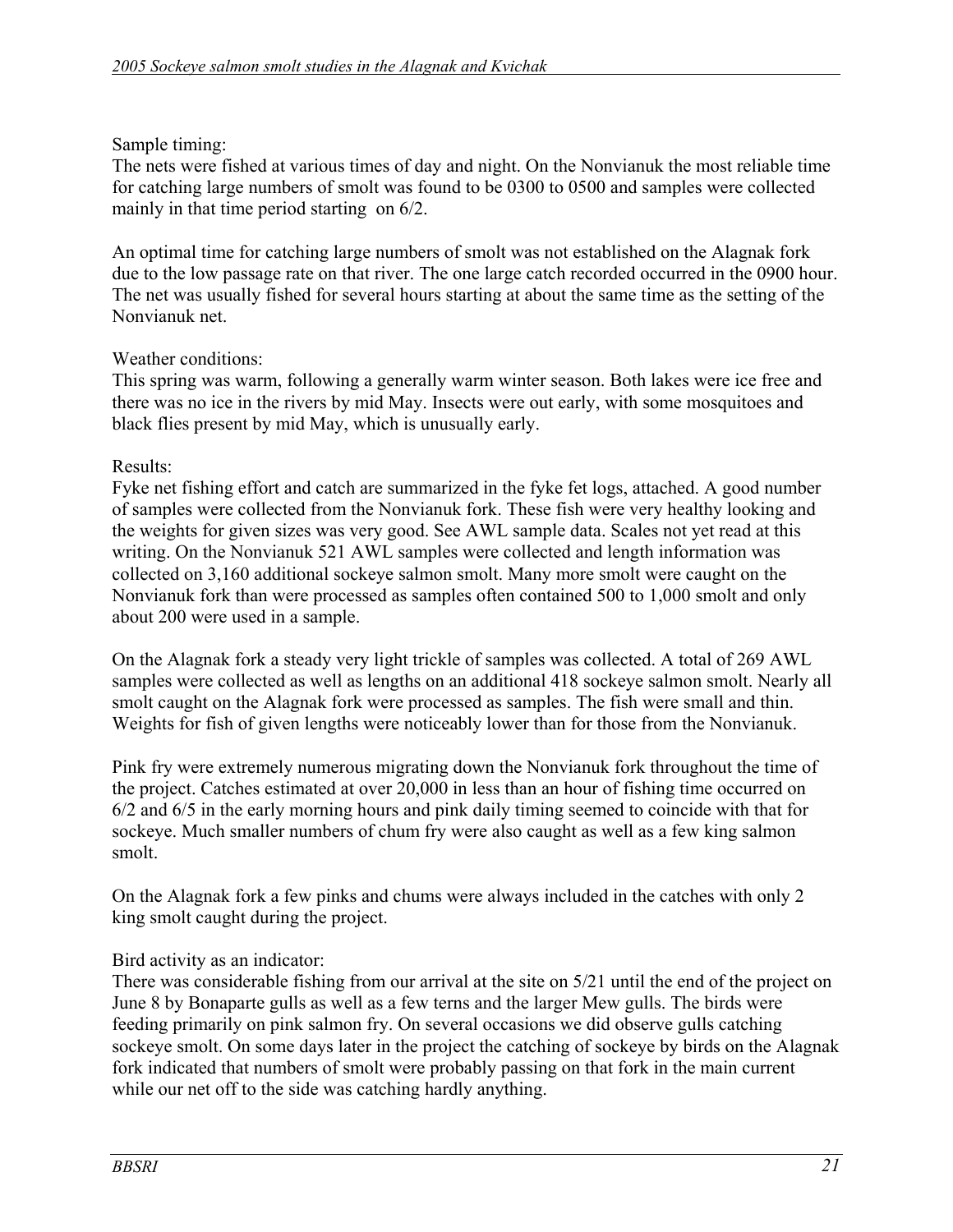#### Water temperature:

Water temperatures were taken at each fyke net site 6 inches below the surface at various times of day through the project. See water temp. recording log. From May 27 to June 8 the Alagnak temperature varied from 5.5 to 8 °C while that on the Nonvianuk varied between 9.5 and 11.5 °C. There was always about a 3.5 °C difference in the temperature of the two forks at any given time.

#### Relative water depth:

The main river seemed to have come up recently as we drove the boats upriver on 5/21. Numerous logs and debris floating down was a sure sign of this. After the start of the project the level on the Nonvianuk came up about 5 inches while that on the Alagnak fork came up only about 1 inch by June 2. After that the water levels dropped somewhat with the Alagnak loosing its 1 inch gain and the Nonvianuk dropping 3 inches from its peak.

#### Discussion:

The most clearly demonstrated result of the sampling of the two forks was the difference in condition of the smolt. The thinner, smaller smolt that made up the passage on the Alagnak fork during this period may not be representative of the population of migrants that moved down that river this spring.

Though our Alagnak net location was not in the main channel we did hit one sizeable school on 6/3 and it seems reasonable to assume that we missed the main run on that fork due mainly to timing rather than a poor net location. If that were the case the scattering of small fish that we caught could represent stragglers at the end of the run or odd fish that came out before the main run started. Very small smolt have been observed in the samples taken on the Kvichak in past years near the end of that run.

The question seems to be – Were we too late or too early on the Alagnak fork? The cooler water temperatures and the fact that I have observed very large schools of smolt migrating down and hitting the surface during the day from Branch River Lodge while the tower crew was there on about June 21 argue for a later smolt run on the Alagnak. The generally warm spring suggests that an earlier than usual run could have taken place.

The run on the Nonvianuk seemed to be just getting started around June 2. On 5/31, fishing until midnight yielded hardly any smolt. Our May fishing times were during the day and evening so it may be that smolt on this fork come out in short pulses and pass the sample site in the early morning hours.

This is an exceptionally challenging area of water in which to fish for smolt with fyke nets. The cobble bottom and the speed of the current are the main problems. Finding solid purchase with an anchor is extremely difficult and the strain on the nets due to high water velocity is extreme in the main current areas. I do not think it is possible to fish a fyke net at all in the main channel of the Alagnak fork near the site we used or anywhere upstream to the falls. The Nonvianuk was workable and could be done much more effectively with a cross-river cable rather than anchors.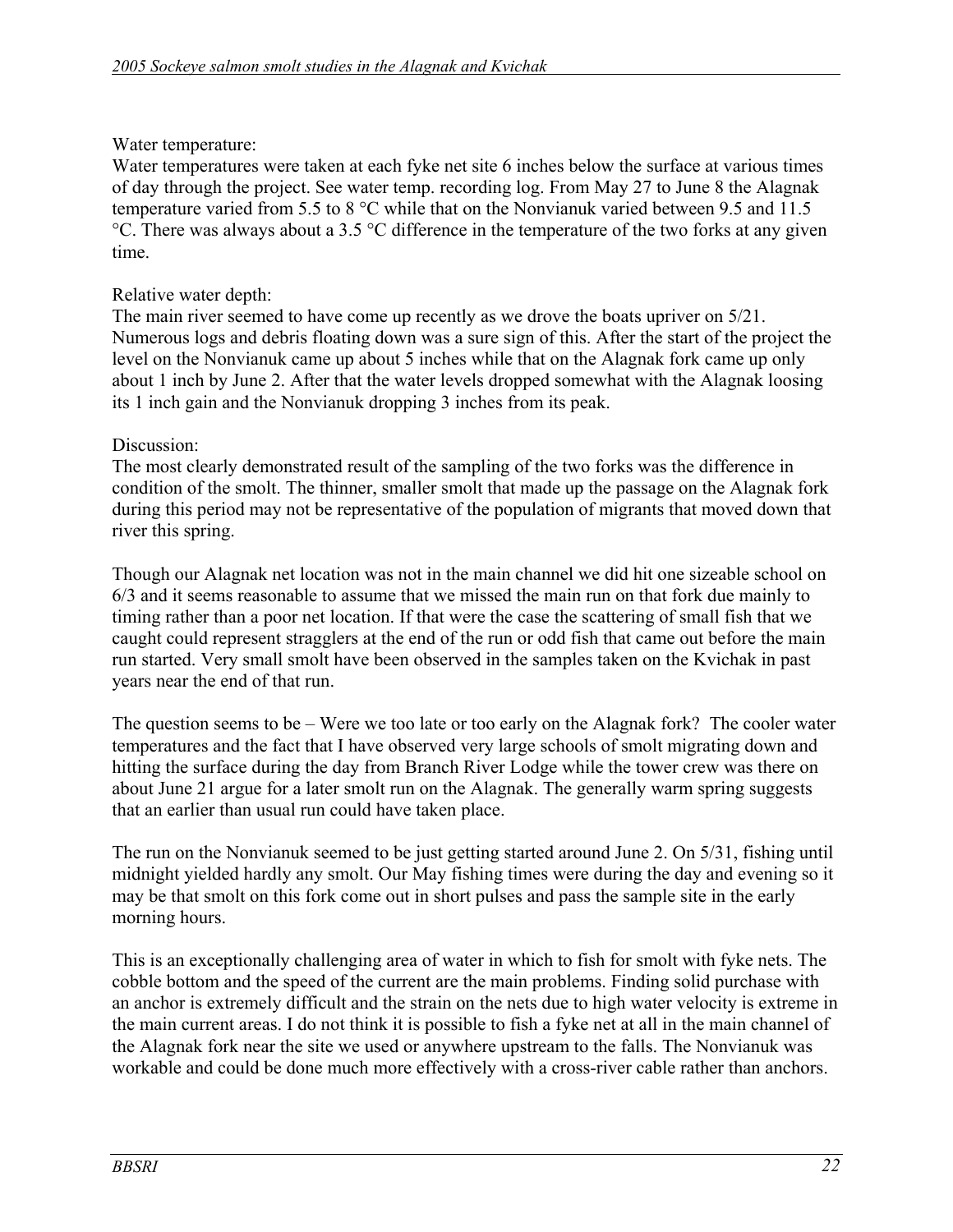#### Recommendations:

The fishing of both forks from a single base camp has proven to be difficult if not impossible with fyke net gear due to the fast water on the Alagnak fork. To adequately sample smolt on both forks it may be necessary to do the sampling near each of the lake outlets.

We used Nonvianuk Lake as our supply drop-off point this year and noted good fyke net locations within 0.8 km of the outlet. This would provide a close location for meeting planes and eliminate the need to frequently negotiate the shallow and fast stretch down to the forks. There are Park Service cabins there that are not used until the opening of fishing season around June 8 as well as established camp sites. The problem there would be the high number of sport fishermen that use the area after the opening. There may be a similar situation at the outlet of Kukaklek Lake. It would need to be scouted in advance.

If this project is done again new fyke nets will need to be purchased. The 50 year old net (That is actually probably a fairly close estimate of its age.) was finally thrown out at the end of this season. The one we kept is also getting old and is not in great shape. The net used on the Kvichak should be used as a model as the type of mesh is ideal for fast water being composed of thin but strong strands that generate less water resistance. The remaining fyke net is stored at Branch River Lodge as of July 1, 2005.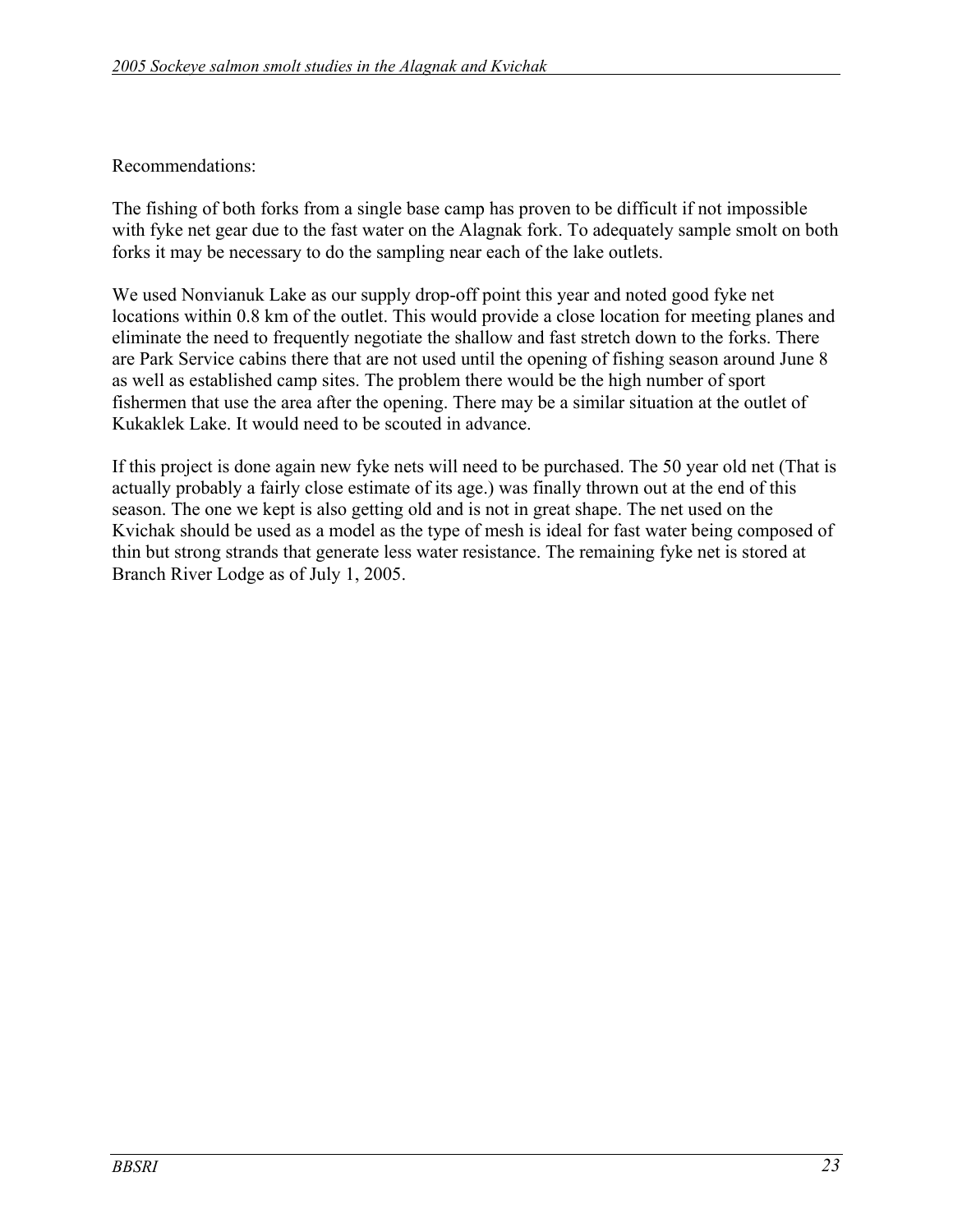Appendix B. Lead fisheries technician's report: Kvichak River.

Kvichak Smolt 2005 Report Susan Klock, ADF&G Zack Babb (BBSRI), Courtney Pierce, (BBNA)

#### Project dates & Logistics

The smolt project was organized differently this year having been given to BBSRI (Bristol Bay Science and Research Institute). This year the smolt project consisted of fyke net sampling. No sonar was used. The Kvichak crew began work on May 15 by staging gear in King Salmon. On May 16, the 2 person Kvichak crew was joined by the 2 person Alagnak smolt crew (Fred Tilly and Ralph Reddell) and flew to Igiugig using two C-185 charters at 11am and 12:30 and one person taking the Monday mail plane. The remainder of May 16 and all of May 17 was used to set up camp, put the boats in the water, erect the weatherport, and set the fyke net anchors. Note that although the fyke net operation can be run by 2 people, it is necessary to have at least 3 people for setup and breakdown due to the weight of equipment involved. Fyke netting began the evening of May 18 and concluded the morning of June 11. The crew began work at 2330 and finished between 0700 and 0900 depending on number of smolt caught. On June 3, Courtney Pierce arrived and on June 5, Zack Babb departed. On June 12, the Alagnak smolt crew flew to Igiugig to assist with camp breakdown and repair equipment. The entire 4 person crew flew back to King Salmon the same day at 1500 using a Cherokee charter from Pen Air.

#### Fyke netting

The fyke net was set about 6km downstream of the 2004 site on a bend in the river where a gravel bar lies on the inshore side of the net. Fred Tilly called this site the old index site. Due to rising water level, on 6/4 the fyke net was moved upriver to approximately the second site used in 2004 in a straight stretch of river above the bend. The weatherport was set on the gravel bar for convenient access to the fyke net.

The first week was very cloudy with lots of rain but calm at night and good fyke netting conditions, culminating in a lengthy wind storm for 4 days 5/27-30 sending a lot of debris downriver. Most of the fyke net catches were recorded in this first 10 day period including 6 nights of 600 or more samples. Conditions were good for another week with more sun and no rain including 3 hot sunny days until the arrival of the second large storm with very strong winds 6/8-10 and more debris, however very few smolt were caught after 5/29. Few smolt were seen at the boat landing all season. Also of note, Dan Salmon reported on 6/1 seeing a large mass of smolt in the Newhalen River.

#### Water Temperature

The Kvichak River was full of icebergs when the crew arrived on 5/16. Villagers reported there had been ice for several days due to wind from a certain direction (which does not occur every year) but the ice had cleared by the morning of 5/17. One villager reported seeing a lot of smolt going out with the ice for several days.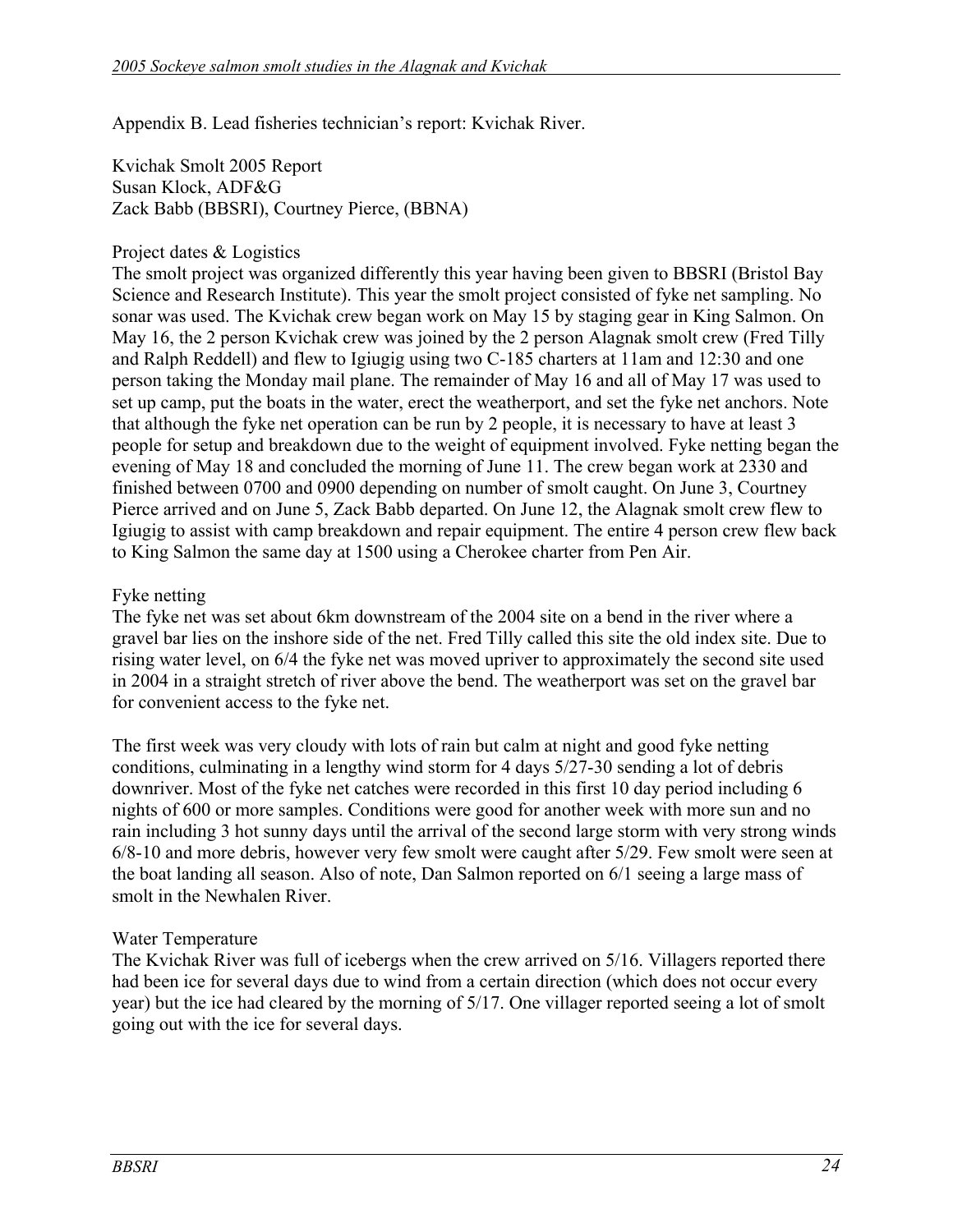The water temperature upon arrival at the boat landing was 7, fairly warm for the start of the smolt project. It rose to a peak of 12 on 6/5 before dropping significantly down to 6.5 on 6/9 after the second storm and finished at 8.5.

### Water Level

Water was higher this year than previous years. Contrary to what the 2004 smolt report states, the water level in 2004 was at least 11cm higher than 2003, based on visual observation by the sonar crew at the sonar weatherport. Visual observation this year at the sonar site estimates the water level to be approximately 8cm above 2004. A water gauge was installed at the weatherport and readings taken daily in the morning. During the smolt run, the river rose 18cm, unlike the previous two years where the water level remained constant.

## Spotlighting

Continuing the spotlighting procedure as started by Fred Tilly in 2004, spotlighting was done nightly using a 400,000 candle power spotlight powered by a 12V battery. An anchor was set so that the spotlight boat sat parallel to the fyke net boat across the river in the deeper faster current. Spotlighting was done randomly (no fixed time intervals) and schools of smolt were recorded as to approximate size. Of interest, in peak periods, such as the first days when the net was catching a lot of smolt, 5/20-25, not many schools were seen in the spotlight indicating more smolt were on the net side of the river. After the first storm, from 6/2 on, spotlighting typically showed one school per minute or less, and fyke net catches were very poor. Smolt passage in schools per minute increased the last 3 nights which may have coincided with the cooler water temperature. Random spotlighting was done in the area between the fyke net boat and the spotlight boat without seeing many schools of smolt. The spotlight anchor was not moved when the fyke net was moved on 6/4. Random spotlighting was also done from the bow of the fyke net boat to confirm no smolt were on that side of the river when the net was not catching smolt. Random spotlighting was done on 6/11 between the fyke net and the sandbar to locate where the smolt where passing. The smolt passage as seen in the spotlight was estimated to be 70 feet offshore of the fyke net and 11.5m off the sandbar. It is not possible to set the fyke net in this main passage area due to limitations on how deep the net and how swift the current is.

Supplies needed for 2006: 20 AA batteries (headlights, walkie-talkies) 8 C batteries (headlight) Cigarette plug with battery clips (unless new one bought for Kvichak tower in 2005) 2x3m blue tarp or visqueen duct tape & packing tape 5 #2 pencils Aquarium type dipnet Timer if more accurate spotlighting times are desired 2 carabiners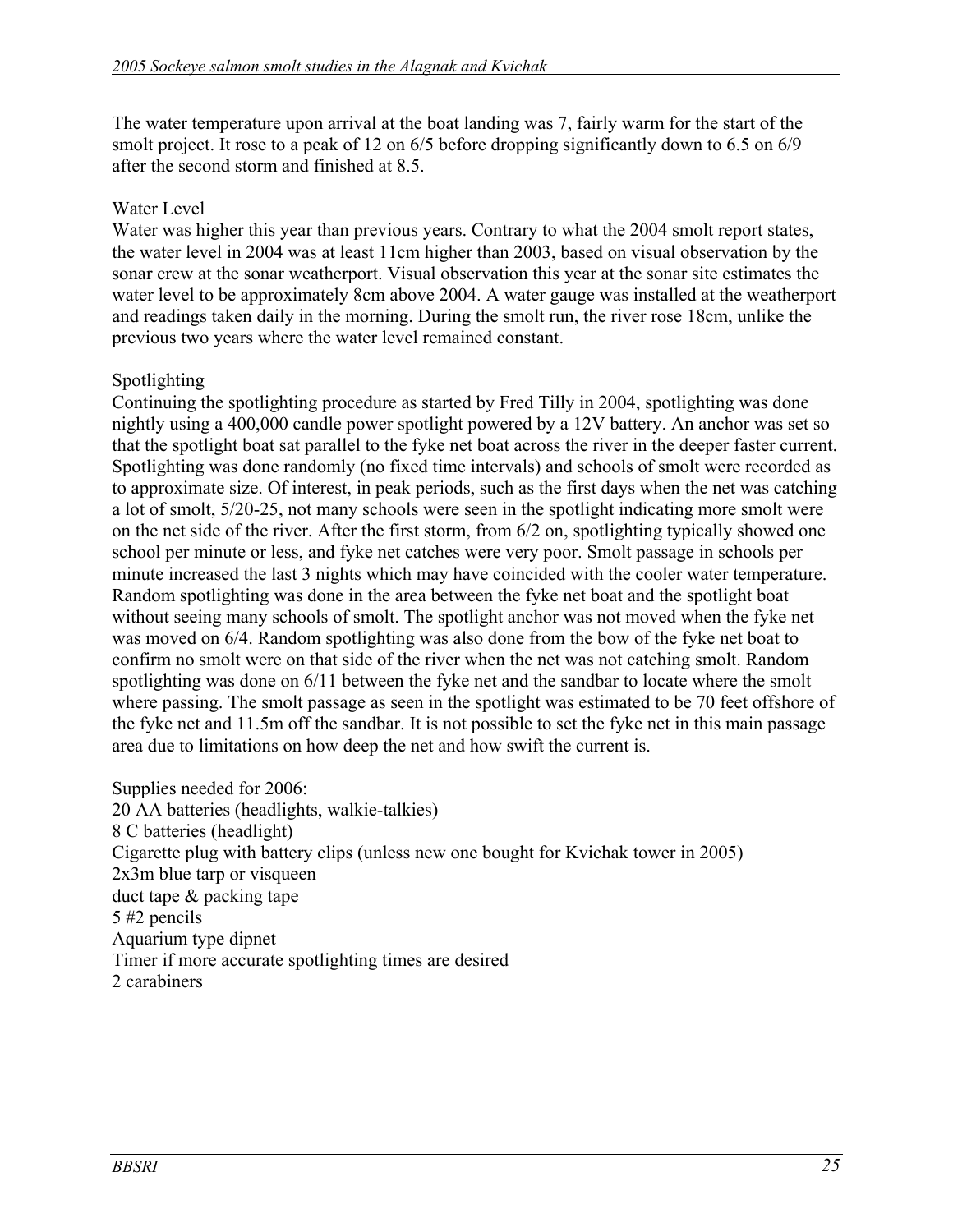|           |                          |           |                  |                  |                               |                 |                 |           |              | Water          | Water              |
|-----------|--------------------------|-----------|------------------|------------------|-------------------------------|-----------------|-----------------|-----------|--------------|----------------|--------------------|
|           | $\rm Skv^a$              |           |                  |                  | Precipitation $\text{(mm)}^b$ |                 | Wind (Dir-Vel)  |           | Air Temp (c) | Temp $(c)$     | Color <sup>c</sup> |
| Date      | 8AM                      | 8PM       | 8AM              | 8PM              | Total (24hr)                  | 8AM             | 8PM             | 8AM       | 8PM          | 8AM            | 8AM                |
| $17-May$  | 5                        | <b>NR</b> | $\boldsymbol{0}$ | $\boldsymbol{0}$ | $\overline{0}$                | calm            | calm            | <b>NR</b> | <b>NR</b>    | $\overline{7}$ |                    |
| $19-May$  | 5                        | 2         | $\boldsymbol{0}$ | $\boldsymbol{0}$ | $\theta$                      | NW <sub>5</sub> | <b>NR</b>       | 8         | 16           | 7.5            |                    |
| $20$ -May | $\overline{\mathbf{3}}$  | 4         | $\boldsymbol{0}$ | $\boldsymbol{0}$ | 0.5                           | NW9             | <b>NR</b>       | 6         | 15           | 8              |                    |
| $21$ -May | 4                        | 4         | <b>INT</b>       | <b>INT</b>       | 9.5                           | SW <sub>5</sub> | SW <sub>8</sub> | 9         | <b>NR</b>    | 9              |                    |
| $22-May$  | NR                       | <b>NR</b> | <b>INT</b>       | $\boldsymbol{0}$ | 15.2                          | <b>NR</b>       | <b>NR</b>       | <b>NR</b> | <b>NR</b>    | <b>NR</b>      |                    |
| $23-May$  | 4                        | 3         | <b>INT</b>       | $\boldsymbol{0}$ | $\overline{2}$                | W <sub>5</sub>  | SW <sub>8</sub> | 8         | 11           | 9              |                    |
| $24$ -May | 4                        | 4         | $\boldsymbol{0}$ | $\boldsymbol{0}$ | $\overline{0}$                | calm            | <b>NR</b>       | 10        | <b>NR</b>    | 9              |                    |
| $25-May$  | $\overline{\mathbf{3}}$  |           | $\boldsymbol{0}$ | $\boldsymbol{0}$ | 0.5                           | calm            | <b>NE15</b>     | 10        | 16           | 8              |                    |
| $26$ -May |                          | 4         | $\boldsymbol{0}$ | $\boldsymbol{0}$ | $\theta$                      | E10             | E10             | 8         | 10           | 8              |                    |
| $27-May$  | 3                        | 3         | $\boldsymbol{0}$ | $\boldsymbol{0}$ | $\boldsymbol{0}$              | E25             | E25             | 9         | 10           | 8              |                    |
| 28-May    | $\overline{\mathcal{A}}$ | 3         | $\boldsymbol{0}$ | $\boldsymbol{0}$ | $\overline{0}$                | E25             | <b>NE15</b>     | 10        | 13           | 8              |                    |
| $29$ -May | $\overline{2}$           | 3         | $\boldsymbol{0}$ | $\boldsymbol{0}$ | $\boldsymbol{0}$              | calm            | <b>SE30</b>     | 8         | 12           | 8              |                    |
| 30-May    | 4                        | 3         | $\boldsymbol{0}$ | $\boldsymbol{0}$ | $\theta$                      | <b>NE35</b>     | <b>SE20</b>     | 10        | 16           | 8              |                    |
| $31$ -May | 4                        | 4         | $\boldsymbol{0}$ | <b>INT</b>       | 8.5                           | calm            | SE <sub>5</sub> | 10        | <b>NR</b>    | 8              |                    |
| $1-Jun$   | $\overline{2}$           | 3         | <b>TR</b>        | $\boldsymbol{0}$ | $\overline{2}$                | calm            | NW8             | 8         | <b>NR</b>    | 9              |                    |
| $2-Jun$   |                          | 3         | $\mathbf{0}$     | $\boldsymbol{0}$ | $\overline{0}$                | calm            | <b>NW10</b>     | 10        | 13           | 11             |                    |
| $3-Jun$   |                          | 3         | $\boldsymbol{0}$ | $\boldsymbol{0}$ | 0.5                           | calm            | NW3             | 2         | 19           | 11             |                    |
| $4-Jun$   |                          | 3         | $\boldsymbol{0}$ | $\boldsymbol{0}$ | $\boldsymbol{0}$              | NE4             | W <sub>5</sub>  | 7         | 19           | 11             |                    |
| $5-Jun$   |                          |           | $\boldsymbol{0}$ | $\boldsymbol{0}$ | $\overline{0}$                | calm            | W <sub>5</sub>  | 10        | 22           | 12             |                    |
| $6$ -Jun  |                          | 3         | $\boldsymbol{0}$ | $\boldsymbol{0}$ | $\theta$                      | NW3             | <b>NW20</b>     | 7         | 15           | 11             |                    |
| $7-Jun$   |                          |           | $\overline{0}$   | $\boldsymbol{0}$ | 0.5                           | E25             | <b>NR</b>       | 8         | 12           | 9              |                    |

Appendix C. Climate and stream observation data, Kvichak River, 2005.

a: Sky codes: 1=cloud cover<10%, 2=cloud cover<50%, 3=cloud cover>50%, 4=100% overcast, 5=Fog or thick haze

b: Precipitation Codes: INT=intermittent, TR=trace

c: Water Color codes: 1=clear, 2=light Brown, 3=brown, 4=dark brown, 5=murky or glacial

note: NR=no report. All observations are general and were made in the area of the confluence of these two rivers except water temperature, which was measured upstream of the confluence, at the locations of the fyke nets.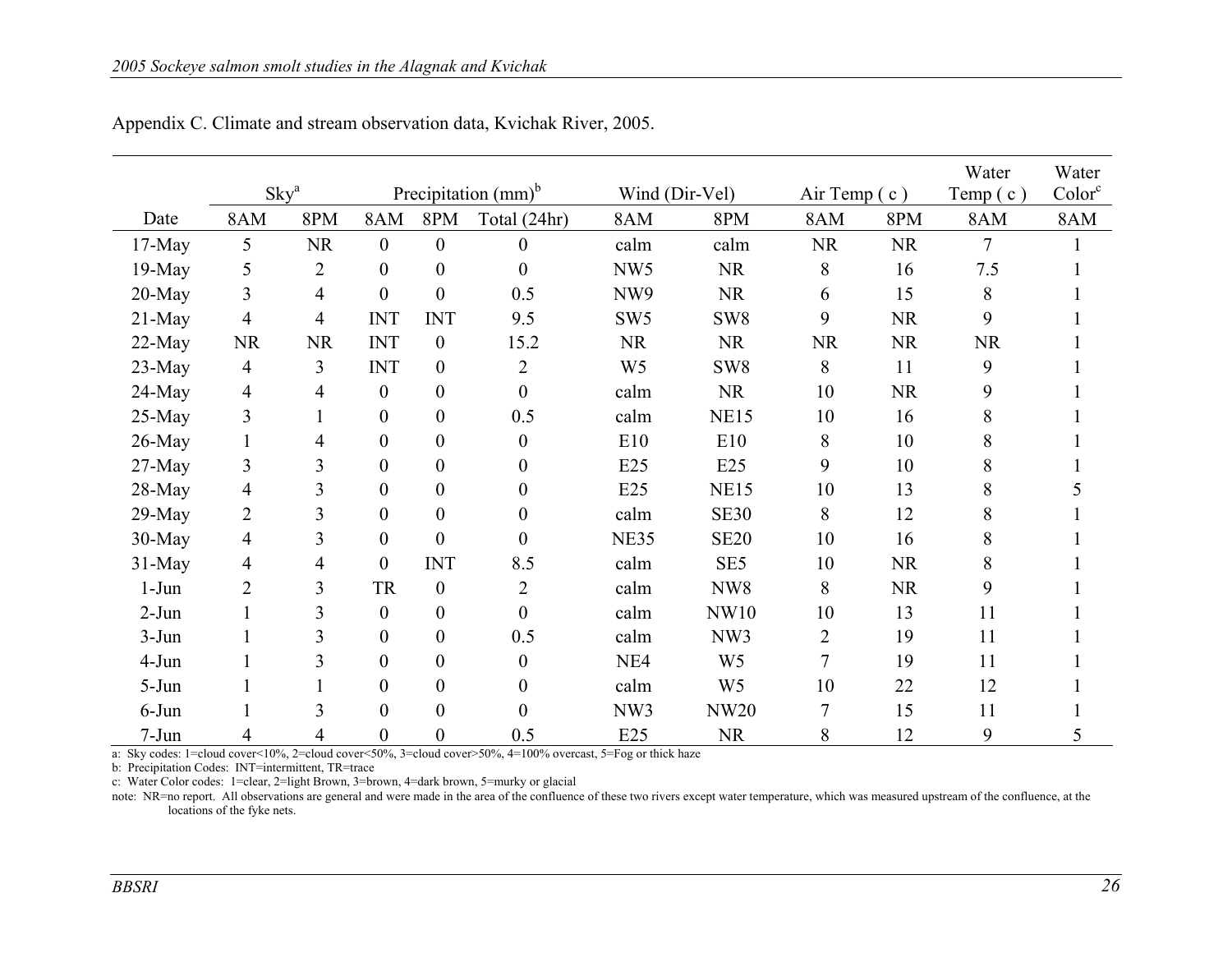|           | $Skv^a$ |             |            |           | Precipitation $(mm)^b$ | Wind (Dir-Vel) |     | Air Temp $(c)$ |     | Water<br>Temp $(c)$ | Water<br>Color <sup>c</sup> |
|-----------|---------|-------------|------------|-----------|------------------------|----------------|-----|----------------|-----|---------------------|-----------------------------|
| Date      | 8AM     | 8PM         | 8AM        | 8PM       | Total (24hr)           | 8AM            | 8PM | 8AM            | 8PM | 8AM                 | 8AM                         |
| 8-Jun     | 4       |             | $\theta$   | $\theta$  |                        | ENE30          | E10 | 8              |     |                     |                             |
| $9-Jun$   | 4       | J.          | <b>INT</b> | $\theta$  | 0.7                    | <b>NE10</b>    | NE5 | O              | 12  | 6.5                 |                             |
| $10-J$ un |         | $\ddotmark$ | $\theta$   | <b>TR</b> | <b>TR</b>              | <b>NE10</b>    | NE3 | 8              | 15  | 8                   |                             |
| $11$ -Jun | 4       |             | <b>INT</b> | $\theta$  | NR                     | N3             | NR  |                | 15  | 8.5                 |                             |

Appendix C. Climate and stream observation data, Kvichak River, 2005.

a: Sky codes: 1=cloud cover<10%, 2=cloud cover<50%, 3=cloud cover>50%, 4=100% overcast, 5=Fog or thick haze

b: Precipitation Codes: INT=intermittent, TR=trace

c: Water Color codes: 1=clear, 2=light Brown, 3=brown, 4=dark brown, 5=murky or glacial

note: NR=no report. All observations are general and were made in the area of the confluence of these two rivers except water temperature, which was measured upstream of the confluence, at the locations of the fyke nets.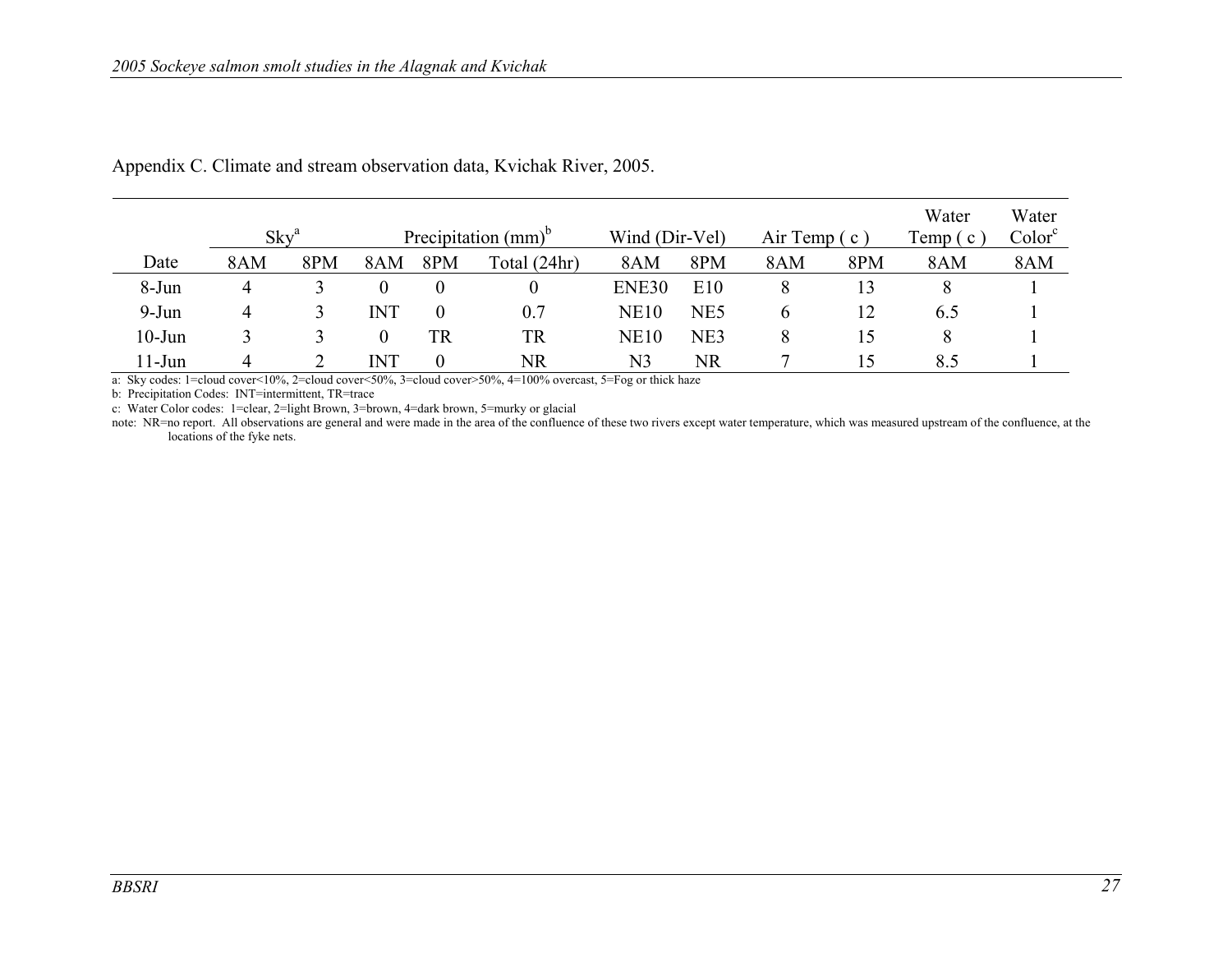| Date      | Sky <sup>a</sup> |                | Precipitation $\text{(mm)}^b$ |                  |                  | Wind (Dir-Vel)<br>Air Temp $(^{\circ}C)$ |                 |           |           | Water Temp $(^{\circ}C)$ | Water Color <sup>c</sup> |           |     |           |
|-----------|------------------|----------------|-------------------------------|------------------|------------------|------------------------------------------|-----------------|-----------|-----------|--------------------------|--------------------------|-----------|-----|-----------|
|           | 8AM              | 8PM            | 8AM                           | 8PM              | Total (24hr)     | 8AM                                      | 8PM             | 8AM       | 8PM       | Time                     | Alagnak                  | Nonvianuk | 8AM | 8PM       |
| $24$ -May |                  | 4              | INT                           | INT              | <b>TR</b>        | <b>NR</b>                                | SE3             | <b>NR</b> | <b>NR</b> | <b>NR</b>                | NR.                      | <b>NR</b> |     |           |
| $25-May$  |                  |                | $\boldsymbol{0}$              | $\boldsymbol{0}$ | $\theta$         | E10                                      | E20             | <b>NR</b> | 13        | <b>NR</b>                | <b>NR</b>                | <b>NR</b> |     |           |
| $26$ -May |                  | 3              | $\overline{0}$                | $\overline{0}$   | $\overline{0}$   | E10                                      | E20             | <b>NR</b> | 13        | <b>NR</b>                | <b>NR</b>                | <b>NR</b> |     |           |
| $27$ -May | 4                | 4              | $\overline{0}$                | $\boldsymbol{0}$ | $\boldsymbol{0}$ | E12                                      | E20             | <b>NR</b> | <b>NR</b> | 14:00                    | 7                        | 11        |     |           |
| $28-May$  | 4                | 4              | $\theta$                      | $\theta$         | $\theta$         | E25                                      | E20             | <b>NR</b> | <b>NR</b> | 12:00                    | 6                        | 9.5       |     |           |
| $29$ -May | 4                | 4              | $\overline{0}$                | $\overline{0}$   | $\overline{0}$   | E <sub>5</sub>                           | E25             | <b>NR</b> | <b>NR</b> | 5:00                     | 6                        | 9.5       |     |           |
| $30-May$  | 4                | 4              | <b>INT</b>                    | <b>INT</b>       | <b>TR</b>        | E15                                      | E25             | <b>NR</b> | <b>NR</b> | 8:00                     | 6                        | 9         |     |           |
| $31$ -May | 4                | 4              | <b>INT</b>                    | <b>INT</b>       | <b>TR</b>        | E10                                      | E25             | <b>NR</b> | <b>NR</b> | 9:00                     | 6.5                      | 10        |     |           |
| $1-J$ un  | 4                | 4              | $\overline{0}$                | <b>INT</b>       | <b>TR</b>        | NE7                                      | <b>NE20</b>     | <b>NR</b> | <b>NR</b> | 11:00                    | 7.5                      | 10.5      |     |           |
| $2-Jun$   |                  | 3              | $\theta$                      | <b>INT</b>       | TR               | W3                                       | W15             | <b>NR</b> | <b>NR</b> | <b>NR</b>                | <b>NR</b>                | <b>NR</b> |     |           |
| $3-Jun$   |                  | $\mathfrak{D}$ | $\theta$                      | $\theta$         | $\theta$         | W3                                       | W <sub>15</sub> | <b>NR</b> | <b>NR</b> | 4:00                     | 6                        | 8         |     |           |
| $4-Jun$   |                  |                | $\theta$                      | $\overline{0}$   | $\theta$         | W5                                       | W <sub>8</sub>  | <b>NR</b> | <b>NR</b> | 5:00                     | 7                        | 10        |     |           |
| $5-Jun$   |                  | <b>NR</b>      | $\overline{0}$                | $\theta$         | $\boldsymbol{0}$ | calm                                     | <b>NR</b>       | <b>NR</b> | <b>NR</b> | 5:00                     | 7                        | 10        |     | <b>NR</b> |

Appendix D. Climate and stream observation data, Alagnak watershed, 2005.

a: Sky codes: 1=cloud cover<10%, 2=cloud cover<50%, 3=cloud cover>50%, 4=100% overcast, 5=Fog or thick haze

b: Precipitation Codes: INT=intermittent, TR=trace

c: Water Color codes: 1=clear, 2=light Brown, 3=brown, 4=dark brown, 5=murky or glacial

note: NR=no report. All observations are general and were made in the area of the confluence of these two rivers except water temperature, which was measured upstream of the confluence, at the locations of the fyke nets.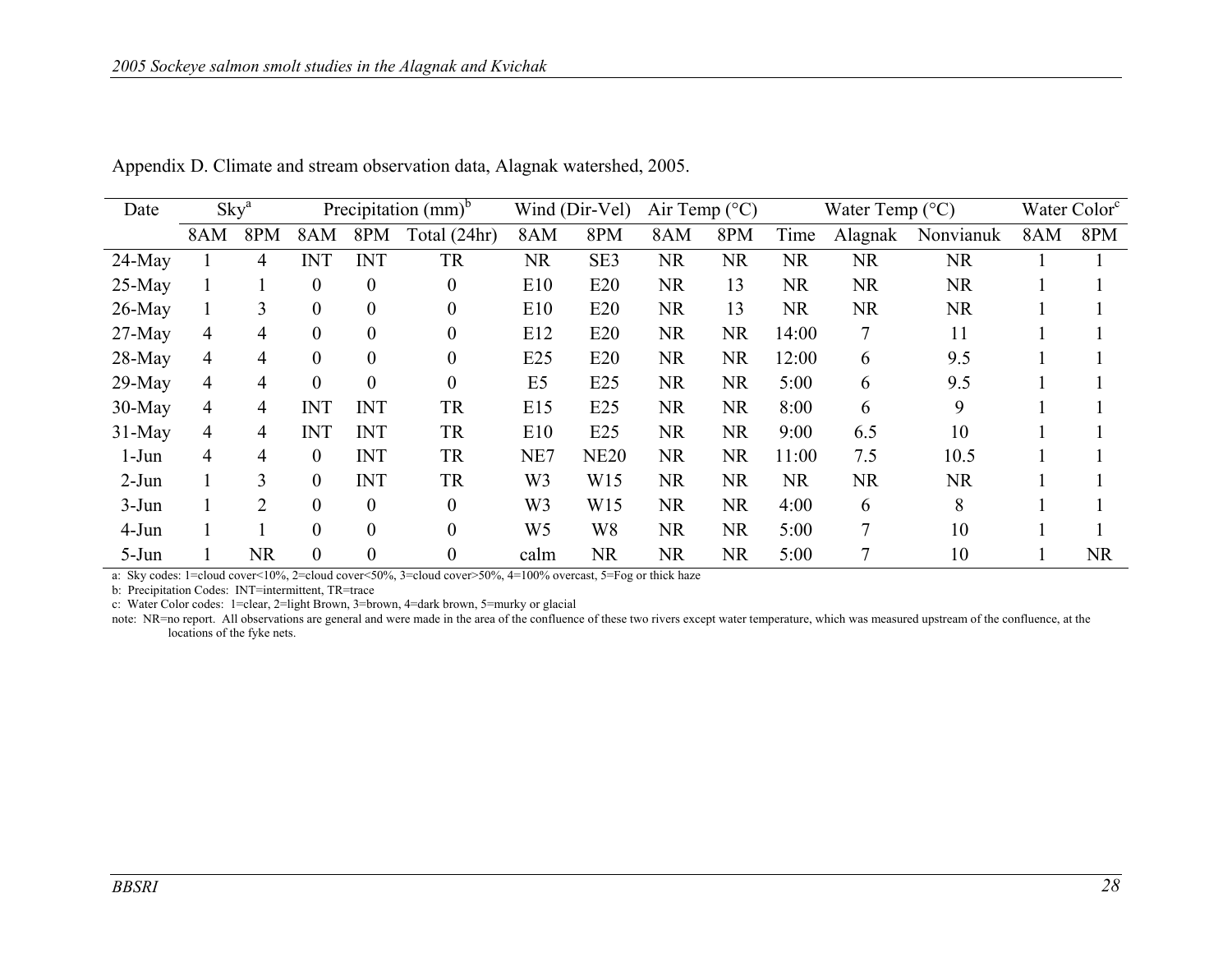| Date      |           |          |       |       |       |                  |             |
|-----------|-----------|----------|-------|-------|-------|------------------|-------------|
|           |           | Set      | Set   | Pull  | Time  | Total            |             |
|           | River     | Midpoint | Time  | Time  | (min) | Catch            | <b>CPUE</b> |
| $25-May$  | Alagnak   | 18:47    | 17:20 | 20:15 | 175   | $\boldsymbol{0}$ | 0.00        |
| $26$ -May | Alagnak   | 21:09    | 20:37 | 21:42 | 65    | $\boldsymbol{0}$ | 0.00        |
| $27-May$  | Alagnak   | 10:27    | 10:05 | 10:50 | 45    | 3                | 0.07        |
| $27-May$  | Alagnak   | 11:25    | 10:50 | 12:00 | 70    | 3                | 0.04        |
| $27-May$  | Alagnak   | 12:26    | 12:00 | 12:53 | 53    | $\boldsymbol{0}$ | 0.00        |
| $27$ -May | Alagnak   | 22:55    | 21:52 | 23:59 | 127   | $\mathbf{1}$     | 0.01        |
| 28-May    | Alagnak   | 13:10    | 12:10 | 14:10 | 120   | $\boldsymbol{0}$ | 0.00        |
| 29-May    | Alagnak   | 5:52     | 4:12  | 7:32  | 200   | 27               | 0.14        |
| 30-May    | Alagnak   | 9:47     | 8:10  | 11:25 | 195   | 12               | 0.06        |
| 30-May    | Alagnak   | 22:57    | 22:35 | 23:20 | 45    | $\boldsymbol{0}$ | 0.00        |
| $31$ -May | Alagnak   | 10:39    | 9:15  | 12:03 | 168   | 26               | 0.15        |
| $31-May$  | Alagnak   | 22:28    | 21:00 | 23:56 | 176   | $\overline{2}$   | 0.01        |
| $1-J$ un  | Alagnak   | 12:02    | 10:05 | 14:00 | 235   | 3                | 0.01        |
| $1-J$ un  | Alagnak   | 16:38    | 16:01 | 17:15 | 74    | $\mathbf{1}$     | 0.01        |
| $2-Jun$   | Alagnak   | 5:56     | 4:17  | 7:35  | 198   | 16               | 0.08        |
| $3-Jun$   | Alagnak   | 6:55     | 4:05  | 9:45  | 340   | 251              | 0.74        |
| 4-Jun     | Alagnak   | 7:25     | 4:58  | 9:53  | 295   | 39               | 0.13        |
| 4-Jun     | Alagnak   | 11:02    | 9:54  | 12:10 | 136   | 88               | 0.65        |
| 5-Jun     | Alagnak   | 8:56     | 5:03  | 12:50 | 467   | 51               | 0.11        |
| $6$ -Jun  | Alagnak   | 8:40     | 4:35  | 12:45 | 490   | 74               | 0.15        |
| $7-Jun$   | Alagnak   | 7:35     | 3:50  | 11:20 | 450   | 89               | 0.20        |
| 8-Jun     | Alagnak   | 6:47     | 5:15  | 8:20  | 185   | 10               | 0.05        |
| 24-May    | Nonvianuk | 17:43    | 17:27 | 18:00 | 33    | $\boldsymbol{0}$ | 0.00        |
| $24$ -May | Nonvianuk | 19:22    | 18:00 | 20:45 | 165   | $\boldsymbol{0}$ | 0.00        |
| $25-May$  | Nonvianuk | 12:40    | 12:00 | 13:20 | 80    | $\overline{2}$   | 0.03        |
| 26-May    | Nonvianuk | 13:15    | 13:00 | 13:30 | 30    | 122              | 4.07        |
| 26-May    | Nonvianuk | 14:19    | 13:57 | 14:42 | 45    | 149              | 3.31        |
| 26-May    | Nonvianuk | 15:01    | 14:43 | 15:20 | 37    | $\boldsymbol{0}$ | 0.00        |
| 27-May    | Nonvianuk | 13:32    | 12:30 | 14:35 | 125   | 23               | 0.18        |
| $27-May$  | Nonvianuk | 21:55    | 21:40 | 22:10 | 30    | 167              | 5.57        |
| $27-May$  | Nonvianuk | 22:40    | 22:10 | 23:10 | 60    | 152              | 2.53        |
| 28-May    | Nonvianuk | 12:07    | 11:35 | 12:40 | 65    | 18               | 0.28        |
| 29-May    | Nonvianuk | 15:31    | 15:15 | 15:47 | 32    | $\boldsymbol{0}$ | 0.00        |

Appendix E. Fyke-net effort and catch data for individual sampling events on the Alagnak, Nonvianuk and Kvichak Rivers, 2005.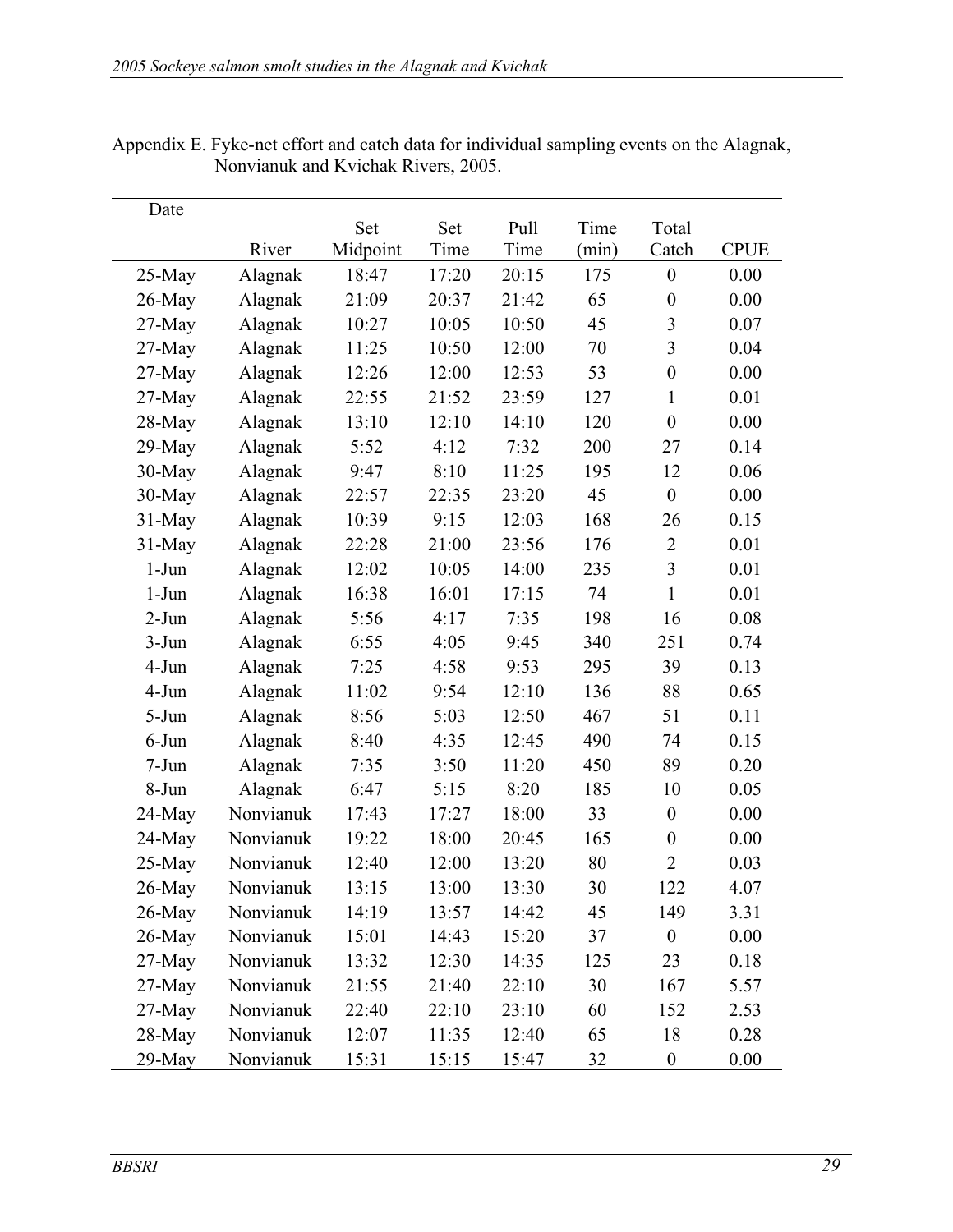| Date      |           | Set      | Set   | Pull  | Time           | Total            |             |
|-----------|-----------|----------|-------|-------|----------------|------------------|-------------|
|           | River     | Midpoint | Time  | Time  | (min)          | Catch            | <b>CPUE</b> |
| $30$ -May | Nonvianuk | 9:31     | 7:58  | 11:05 | 187            | $\boldsymbol{0}$ | 0.00        |
| 30-May    | Nonvianuk | 22:47    | 21:50 | 23:45 | 115            | $\overline{2}$   | 0.02        |
| $31-May$  | Nonvianuk | 10:24    | 9:00  | 11:48 | 168            | $\overline{2}$   | 0.01        |
| $31$ -May | Nonvianuk | 22:15    | 20:31 | 23:59 | 208            | 6                | 0.03        |
| $1-Jun$   | Nonvianuk | 11:42    | 9:45  | 13:40 | 235            | $\boldsymbol{0}$ | 0.00        |
| $1-Jun$   | Nonvianuk | 15:27    | 13:55 | 17:00 | 185            | $\boldsymbol{0}$ | 0.00        |
| $2-Jun$   | Nonvianuk | 4:15     | 4:01  | 4:30  | 29             | 253              | 8.72        |
| $2-Jun$   | Nonvianuk | 4:40     | 4:31  | 4:49  | 18             | 222              | 12.33       |
| $2-Jun$   | Nonvianuk | 4:51     | 4:50  | 4:53  | $\mathfrak{Z}$ | 252              | 84.00       |
| $3-Jun$   | Nonvianuk | 4:04     | 3:58  | 4:10  | 12             | 201              | 16.75       |
| $3-Jun$   | Nonvianuk | 4:13     | 4:11  | 4:16  | 5              | 251              | 50.20       |
| $3-Jun$   | Nonvianuk | 4:20     | 4:17  | 4:24  | $\overline{7}$ | 238              | 34.00       |
| 4-Jun     | Nonvianuk | 5:55     | 4:46  | 7:04  | 138            | 50               | 0.36        |
| $4-Jun$   | Nonvianuk | 8:22     | 7:05  | 9:40  | 155            | $\boldsymbol{0}$ | 0.00        |
| 4-Jun     | Nonvianuk | 18:57    | 18:40 | 19:15 | 35             | $\boldsymbol{0}$ | 0.00        |
| $5-Jun$   | Nonvianuk | 4:16     | 4:13  | 4:20  | $\tau$         | 121              | 17.29       |
| $5-Jun$   | Nonvianuk | 4:26     | 4:21  | 4:31  | 10             | 173              | 17.30       |
| $5-Jun$   | Nonvianuk | 4:38     | 4:32  | 4:45  | 13             | 194              | 14.92       |
| $6$ -Jun  | Nonvianuk | 3:55     | 3:50  | 4:00  | 10             | 252              | 25.20       |
| $6$ -Jun  | Nonvianuk | 4:03     | 4:01  | 4:06  | 5              | 137              | 27.40       |
| $6$ -Jun  | Nonvianuk | 4:11     | 4:07  | 4:15  | 8              | 238              | 29.75       |
| $7-Jun$   | Nonvianuk | 4:22     | 4:10  | 4:35  | 25             | 75               | 3.00        |
| $7-Jun$   | Nonvianuk | 20:42    | 20:40 | 20:45 | 5              | $\boldsymbol{0}$ | 0.00        |
| 8-Jun     | Nonvianuk | 4:40     | 4:35  | 4:45  | 10             | 187              | 18.70       |
| 8-Jun     | Nonvianuk | 4:50     | 4:46  | 4:55  | 9              | 132              | 14.67       |
| 8-Jun     | Nonvianuk | 5:00     | 4:56  | 5:05  | 9              | 64               | 7.11        |
| $18$ -May | Kvichak   | 1:29     | 0:28  | 2:31  | 123            | $\overline{4}$   | 0.03        |
| $19$ -May | Kvichak   | 1:32     | 0:35  | 2:30  | 115            | $\boldsymbol{0}$ | 0.00        |
| 20-May    | Kvichak   | 1:00     | 0:23  | 1:37  | 74             | 110              | 1.49        |
| $20$ -May | Kvichak   | 2:02     | 1:40  | 2:24  | 44             | 150              | 3.41        |
| 20-May    | Kvichak   | 2:34     | 2:20  | 2:48  | 28             | 90               | 3.21        |
| 20-May    | Kvichak   | 3:00     | 2:51  | 3:09  | 18             | 111              | 6.17        |
| $20$ -May | Kvichak   | 3:56     | 3:15  | 4:38  | 83             | 112              | 1.35        |
| 20-May    | Kvichak   | 6:18     | 4:42  | 7:54  | 192            | $\overline{2}$   | 0.01        |
| $21-May$  | Kvichak   | 0:46     | 0:20  | 1:13  | 53             | 150              | 2.83        |
| $21$ -May | Kvichak   | 1:20     | 1:13  | 1:27  | 14             | 131              | 9.36        |

Appendix E. Fyke-net effort and catch data for individual sampling events on the Alagnak, Nonvianuk and Kvichak Rivers, 2005.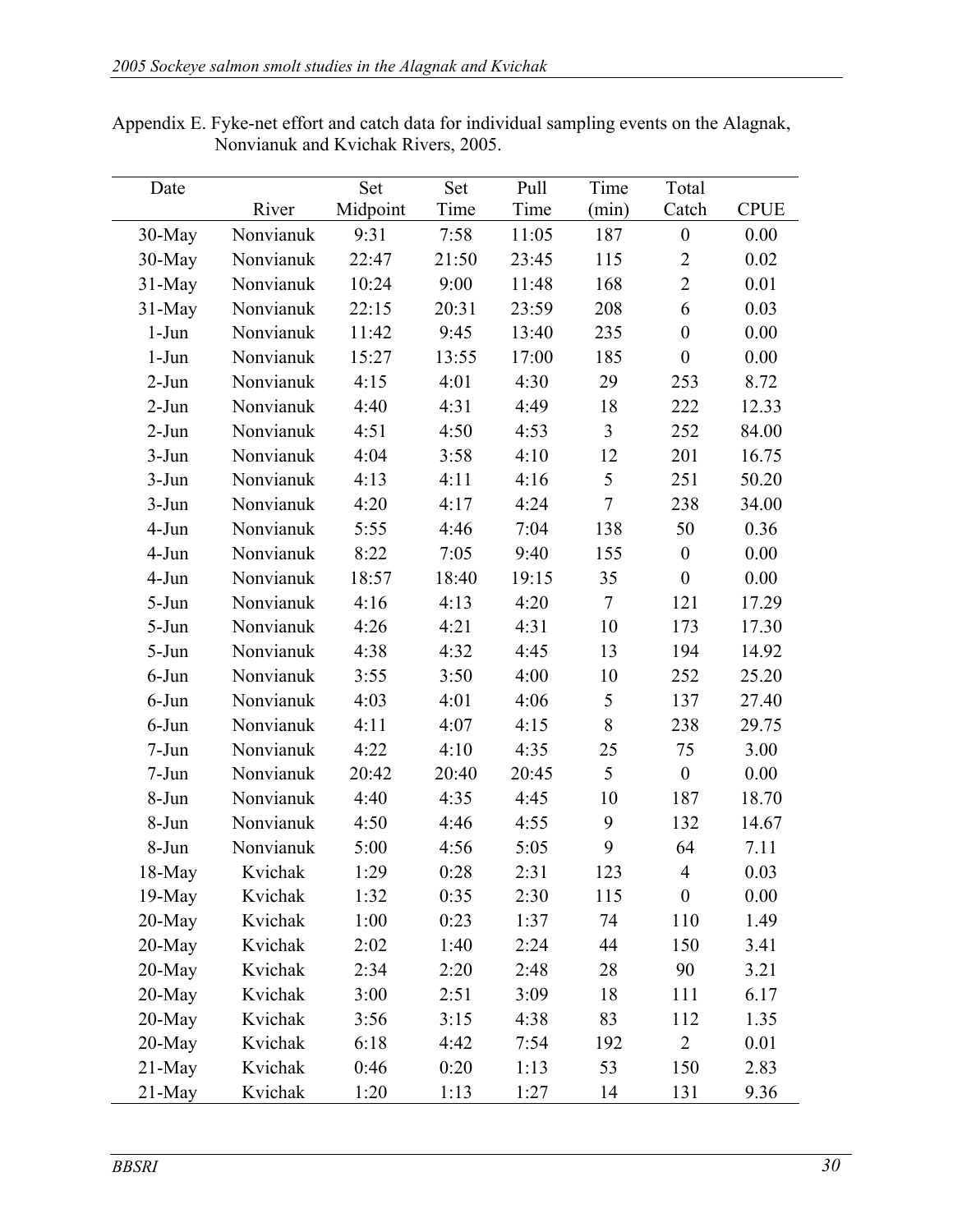| Date      |         | Set      | Set  | Pull | Time           | Total |             |
|-----------|---------|----------|------|------|----------------|-------|-------------|
|           | River   | Midpoint | Time | Time | (min)          | Catch | <b>CPUE</b> |
| $21$ -May | Kvichak | 1:28     | 1:27 | 1:29 | $\overline{2}$ | 300   | 150.00      |
| $21$ -May | Kvichak | 1:27     | 1:27 | 1:28 | $\mathbf{1}$   | 103   | 103.00      |
| $21$ -May | Kvichak | 1:27     | 1:27 | 1:28 | $\mathbf{1}$   | 99    | 99.00       |
| $22-May$  | Kvichak | 1:30     | 1:27 | 1:34 | $\overline{7}$ | 200   | 28.57       |
| $22-May$  | Kvichak | 0:52     | 0:20 | 1:25 | 65             | 138   | 2.12        |
| $22-May$  | Kvichak | 1:34     | 1:28 | 1:41 | 13             | 200   | 15.38       |
| $22-May$  | Kvichak | 1:50     | 1:43 | 1:57 | 14             | 135   | 9.64        |
| $22-May$  | Kvichak | 2:00     | 1:59 | 2:01 | $\overline{2}$ | 123   | 61.50       |
| $22-May$  | Kvichak | 2:07     | 2:02 | 2:12 | 10             | 150   | 15.00       |
| $23-May$  | Kvichak | 2:18     | 2:15 | 2:22 | $\overline{7}$ | 200   | 28.57       |
| $23-May$  | Kvichak | 1:28     | 0:24 | 2:33 | 129            | 120   | 0.93        |
| $23-May$  | Kvichak | 2:38     | 2:36 | 2:40 | $\overline{4}$ | 98    | 24.50       |
| $23-May$  | Kvichak | 2:49     | 2:43 | 2:55 | 12             | 150   | 12.50       |
| $23$ -May | Kvichak | 3:01     | 2:58 | 3:05 | $\overline{7}$ | 103   | 14.71       |
| $23-May$  | Kvichak | 3:16     | 3:08 | 3:24 | 16             | 110   | 6.88        |
| $24$ -May | Kvichak | 3:29     | 3:27 | 3:32 | 5              | 120   | 24.00       |
| $24$ -May | Kvichak | 1:26     | 0:15 | 2:38 | 143            | 88    | 0.62        |
| $24$ -May | Kvichak | 2:46     | 2:41 | 2:51 | 10             | 120   | 12.00       |
| $24$ -May | Kvichak | 2:57     | 2:53 | 3:02 | 9              | 102   | 11.33       |
| $24$ -May | Kvichak | 3:08     | 3:04 | 3:12 | 8              | 109   | 13.63       |
| $24$ -May | Kvichak | 3:21     | 3:14 | 3:28 | 14             | 104   | 7.43        |
| $25$ -May | Kvichak | 3:42     | 3:31 | 3:54 | 23             | 120   | 5.22        |
| $25-May$  | Kvichak | 0:52     | 0:21 | 1:24 | 63             | 101   | 1.60        |
| $25$ -May | Kvichak | 1:29     | 1:27 | 1:32 | 5              | 160   | 32.00       |
| $25-May$  | Kvichak | 1:36     | 1:35 | 1:37 | $\overline{2}$ | 105   | 52.50       |
| 25-May    | Kvichak | 1:44     | 1:41 | 1:48 | $\overline{7}$ | 150   | 21.43       |
| 25-May    | Kvichak | 1:53     | 1:51 | 1:55 | 4              | 96    | 24.00       |
| $26$ -May | Kvichak | 2:01     | 1:58 | 2:05 | 7              | 200   | 28.57       |
| $26$ -May | Kvichak | 0:49     | 0:12 | 1:27 | 75             | 108   | 1.44        |
| $26$ -May | Kvichak | 1:40     | 1:29 | 1:52 | 23             | 120   | 5.22        |
| $26$ -May | Kvichak | 2:03     | 1:54 | 2:12 | 18             | 120   | 6.67        |
| $26$ -May | Kvichak | 2:19     | 2:15 | 2:23 | 8              | 130   | 16.25       |
| $26$ -May | Kvichak | 2:32     | 2:25 | 2:40 | 15             | 150   | 10.00       |
| $26$ -May | Kvichak | 2:49     | 2:44 | 2:55 | 11             | 150   | 13.64       |
| $27$ -May | Kvichak | 3:20     | 0:21 | 6:19 | 358            | 35    | 0.10        |
| 28-May    | Kvichak | 0:49     | 0:12 | 1:26 | 74             | 111   | 1.50        |

Appendix E. Fyke-net effort and catch data for individual sampling events on the Alagnak, Nonvianuk and Kvichak Rivers, 2005.